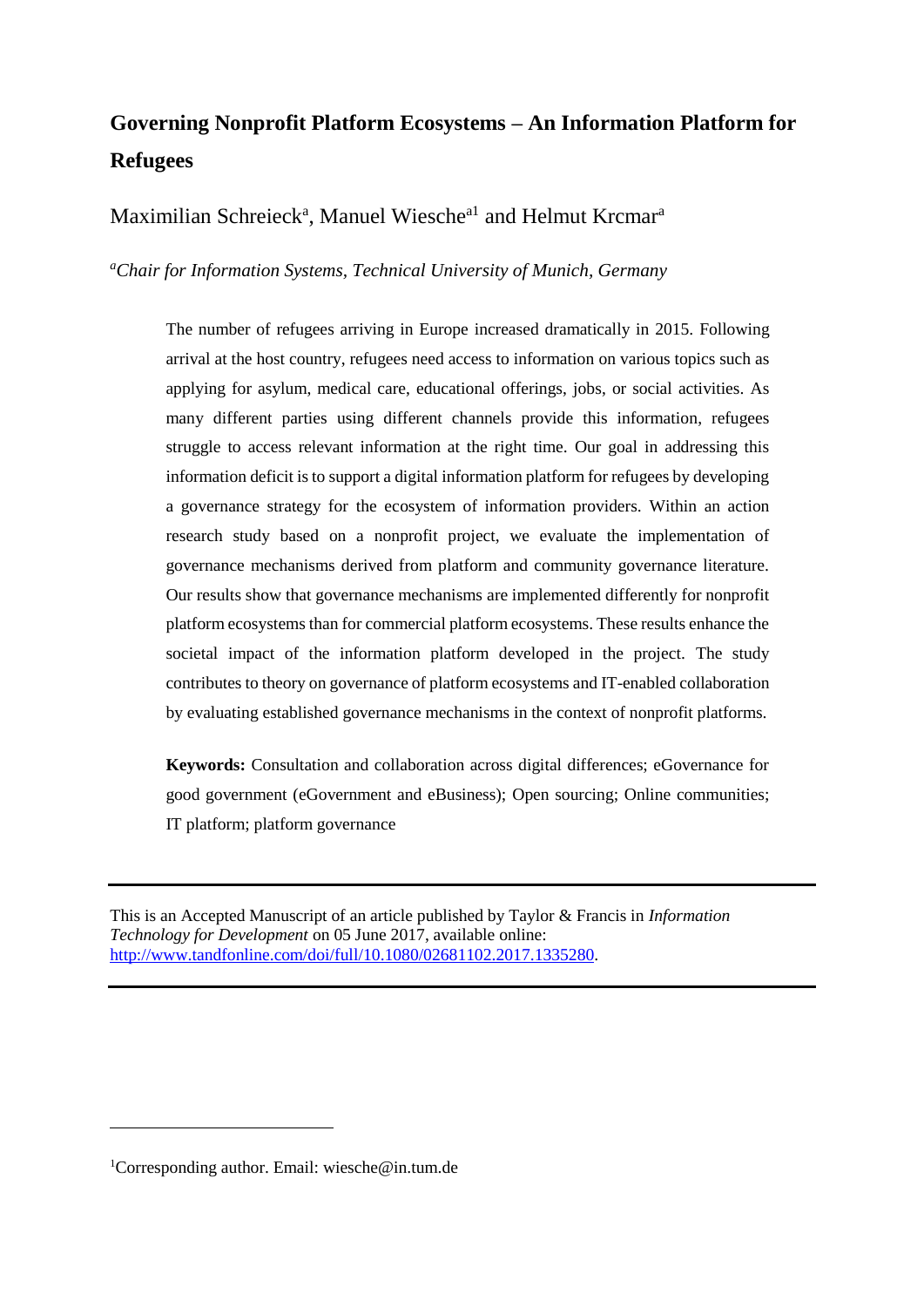## **Introduction**

The world has faced a refugee crisis since 2015. In the first half of 2015, the number of refugees under the UNHCR (United Nations' Refugee Agency) mandate reached 14.4 million and increased further in the second half of the year (UNHCR, 2015). The regions of origin of the refugees are conflict-affected countries in the Middle East (e.g., Syrian Arab Republic, Afghanistan) and Africa (e.g., Somalia, Sudan, South Sudan). While the majority of refugees are hosted by neighboring countries, an increasing number has sought asylum in European countries. Approximately 1.26 million refugees applied for asylum in the European Union in 2015, the highest number of asylum seekers since the existence of the EU (Eurostat, 2016).

Upon arrival, refugees not only need to be supplied with necessities such as medical care, food, shelter, and adequate clothing for local weather conditions, they also need information on, for example, how to obtain medical care, how to initiate the asylum process, how and where to participate in language courses, or how to engage in activities with local residents (Qayyum, Thompson, Kennan, & Lloyd, 2015). Unfortunately, relevant information for refugees is collected and distributed by a large number of different sources. Various governmental agencies, non-governmental organizations (NGOs), local initiatives, and volunteers provide parts of the relevant information – albeit using an often-uncoordinated effort. To complicate matters, the information varies from municipality to municipality and becomes outdated quickly due to regulatory amendments or other changes. In counseling programs for asylum seekers, agencies and volunteers try to bundle the most important information, typically by gathering brochures and flyers, and enrich this printed information with their personal experience. While this effort is extremely important and helpful, it may not be the optimal method to disseminate relevant information: brochures may get lost, content may become irrelevant with time or no longer applicable when refugees are relocated, and information relayed orally may be forgotten or misunderstood.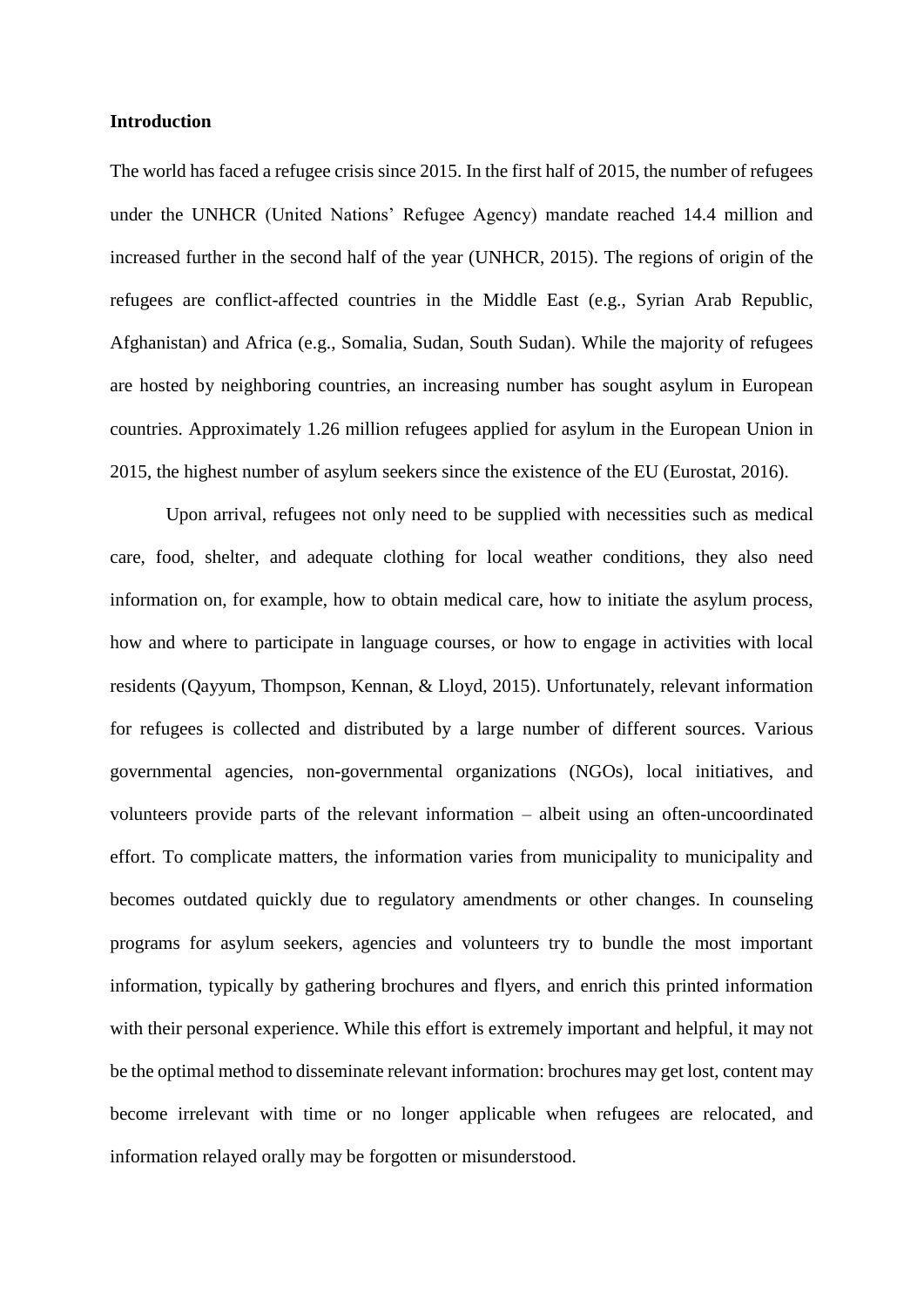IT can help to overcome this information deficit. First, IT facilitates the collaboration of different actors to produce information (Brown, Scott Poole, & Rodgers, 2004; Cheng & Yu, 2015). Therefore, IT could help different actors to collaboratively collect and edit relevant information for refugees. Second, IT enables the timely and efficient presentation of contextspecific information (McKinney & Yoos, 2016) and thus could help to provide refugees with relevant information via a digital channel. As the vast majority of refugees has a smartphone at their disposal (see also the discussion by O'Malley in The Independent, 2015) , information can be communicated via mobile applications as a digital channel. Going beyond that, studies have shown that IT can help to promote social inclusion by allowing refugees to participate in an information society, to communicate effectively despite language barriers, and to better grasp the nuances of the society they have entered (Andrade & Doolin, 2016; Caidi, Allard, & Quirke, 2010; Schreieck, Wiesche, Hein, & Krcmar, 2016).

Given the challenge that information intended for refugees is heterogeneously distributed among different sources and varies from municipality to municipality, an IT-enabled collaboration platform could help to integrate both general and location-specific information for different municipalities. On an IT-enabled collaboration platform, the information provider acts as a complementor by contributing information to the platform, and the refugee acts as a user by consuming this information (Ghazawneh & Henfridsson, 2013). The platform itself acts as intermediary, bringing both sides together (Majchrzak, Markus, Wareham, 2016).

Applying platform governance helps to incentivize complementors to participate in platforms and to manage their contributions. As shown for different commercial platforms, platform governance mechanisms cover, for example, the degree of openness of a platform, control mechanisms like quality checks, or boundary resources such as standardized application programming interfaces (APIs) to enable developers to access the platform (Tiwana, 2014).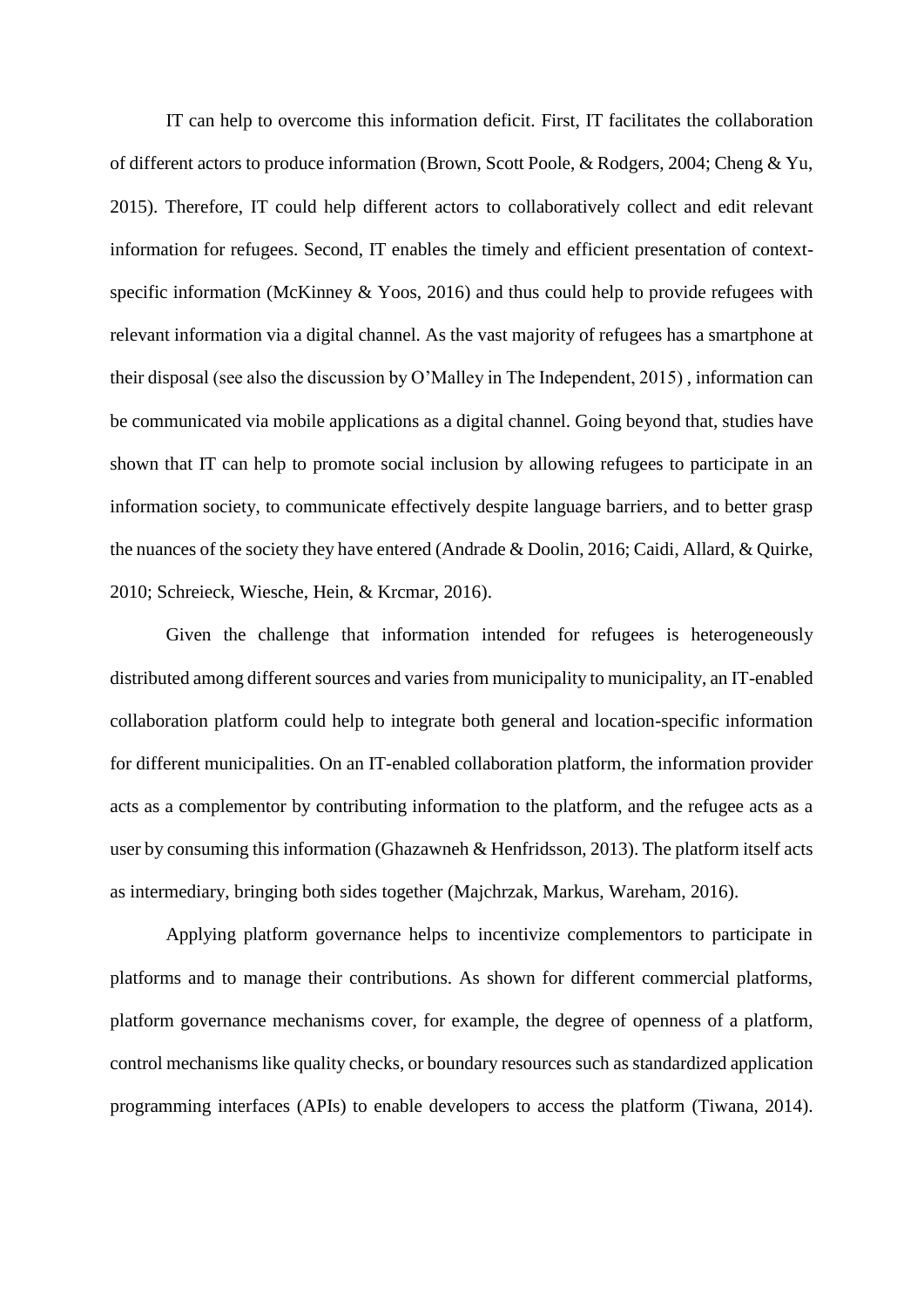Combining these and further governance mechanisms stimulates third party contributions (Manner, Nienaber, & Schermann, 2013).

Existing insights on the governance of commercial digital platforms may not be applicable to nonprofit platforms. In commercial platform ecosystems, the platform owner implements governance mechanisms to manage co-creation of value to capture as much of the generated value as possible (Gawer & Cusumano, 2008). In nonprofit platform ecosystems, governance is applied to increase the societal impact of the co-created value and the platform as a whole. Therefore, the underlying strategic goal is not to incentivize the information provider monetarily but to engage them morally in a societal context. Given this situation, the application of platform governance has not, to the best of our knowledge, been discussed. Addressing this gap, we pose the research question: *"How can governance mechanisms be applied to stimulate third-party contribution in nonprofit platform ecosystems?"*

To answer this question, we analyze the application of governance mechanisms on an information platform for refugees within an action research study. We conducted the study within a nonprofit project dedicated to the implementation of an information platform for refugees. At the time of the study (October 2015 – March 2016), the platform had already been used in several municipalities of a European country. Based on governance mechanisms derived from platform governance and community governance literature, the researchers configured governance strategies that were evaluated during two cycles of the action research study. As a result, a sustainable governance strategy was developed that supported onboarding of information providers and ensured their motivation to keep the information updated. Our results provide guidance on how to set up a nonprofit platform governance. In addition, the discussion of the results contributes to IS research in the field of platform governance as part of the literature on co-creation of value for societal impact.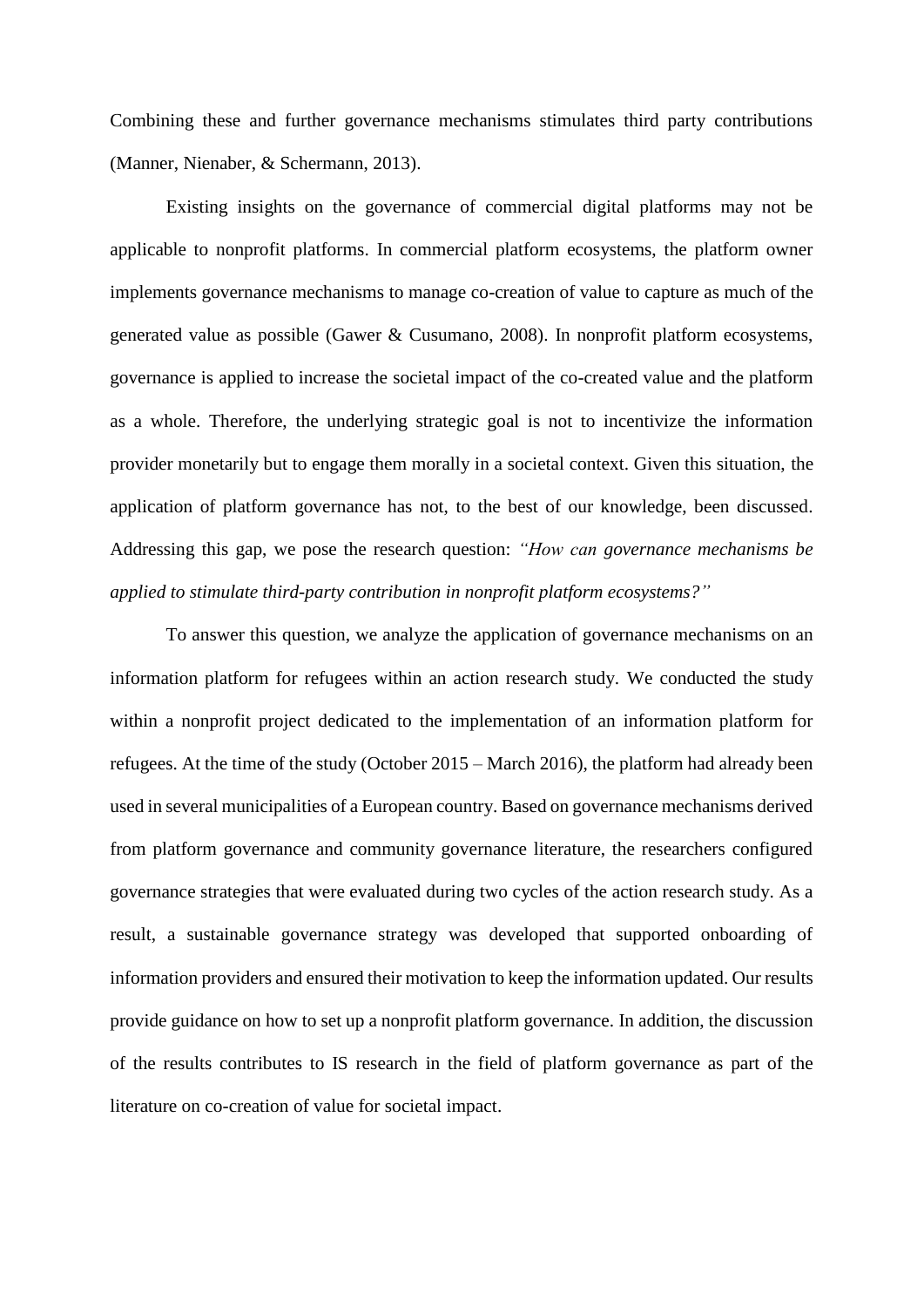Our study contributes to recent literature in a threefold manner. First, we discuss the application of platform governance mechanisms within a nonprofit context, contributing to literature on IT platforms. Second, we enrich knowledge on IT-enabled collaboration within communities given the fact that the community consists of distributed voluntary workers. Third, our findings relate to research that analyzes how information and communication technologies support social movement organizations in general (Selander & Jarvenpaa, 2016) and in the specific context of refugees (Andrade & Doolin, 2016). Our findings are also of interest for practitioners in social movement organizations and for those involved in e-government projects, i.e. projects that provide government services to citizens via digital channels (Adeleke & AbdulRahman, 2011; Balta, Greger, Wolf, & Krcmar, 2015; Kuk & Janssen, 2013). The governance strategies we developed might help these practitioners to improve the IT-enabled collaboration in their projects.

In the remainder of the paper, we first present related work from platform and community governance, deriving a set of relevant governance mechanisms. After describing the method of action design research, we picture the project, which serves as a testbed for the development of governance strategies. We then describe the results of the study that yielded a suitable governance strategy. Finally, we discuss the implications of our study.

## **Theoretical Background**

An information platform for refugees can only unfold its societal impact if heterogeneous information providers collaborate on the platform. The collaboration between information providers is IT-enabled, i.e. supported by an IT platform. Through collaboration on the platform, the information providers co-create value and need to be governed such that the cocreation of value is maximized (Grover & Kohli, 2012). To review our current understanding of governance in platform ecosystems and IT-enabled collaboration communities, we review and integrate literature from both areas.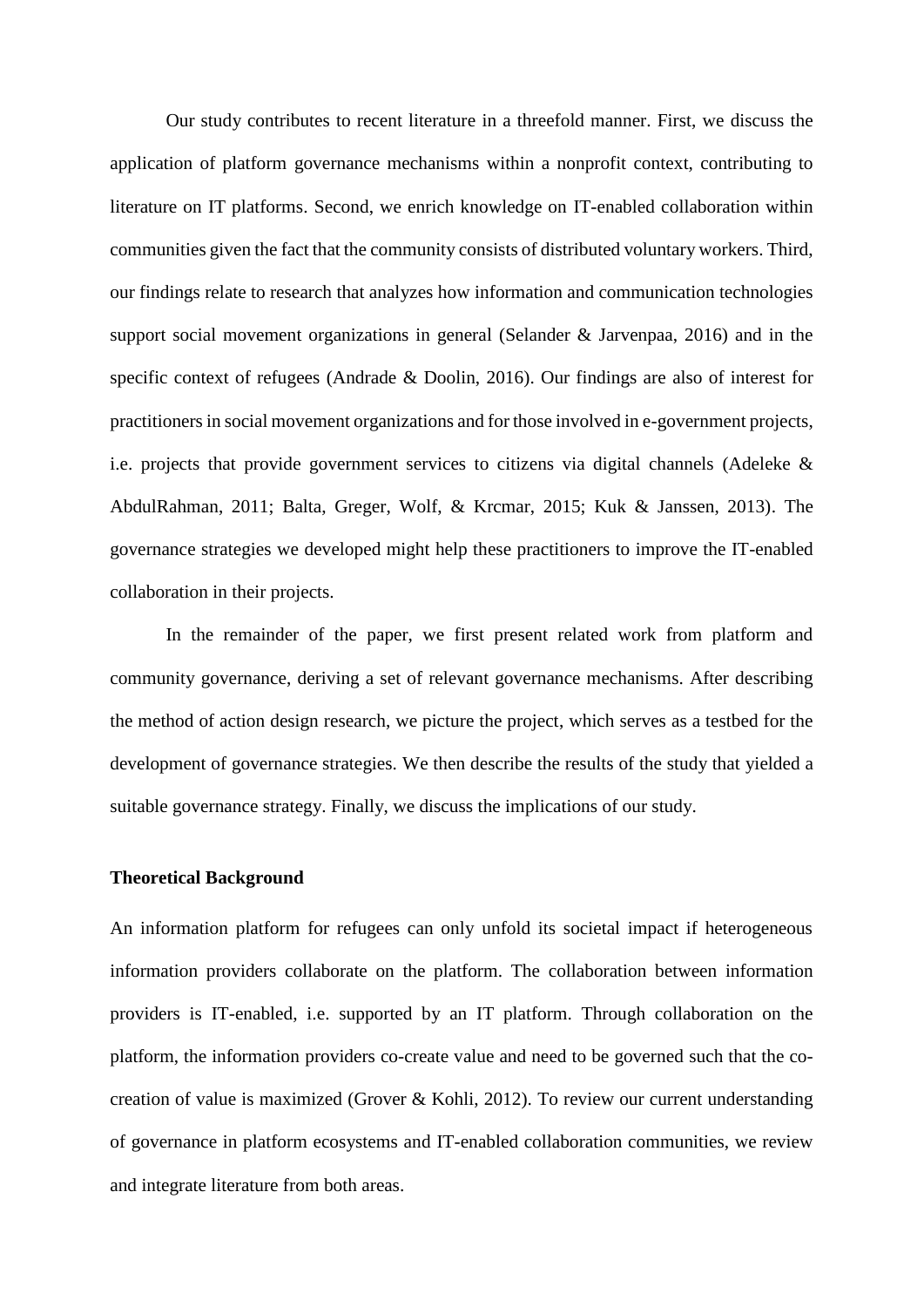## *Value Co-Creation through Platform Ecosystems*

IS research has acknowledged the role of IT in enabling co-creation of value in the development and commercialization of technologies (Boudreau, 2010; Nambisan, 2013). In particular, digital platform ecosystems foster innovation, software development, and the provision of services (Schreieck, Hakes, Wiesche, & Krcmar, 2017; Schreieck & Wiesche, 2017). In a broad sense, platforms can be defined as "foundational products, services, or technologies upon which additional complementary products, services or technologies can be developed" (Gawer, 2009). If a platform is open to the outside ("external platform" versus "internal platform"), the additional complementary products, services, or technologies are developed by third parties as part of a co-creation of value process. As a result, an ecosystem of complementors is created around the platform. We understand platform ecosystems as "a set of actors functioning as a unit and interacting with a shared market for software and services, together with the relationships among them" (Jansen, Brinkkemper, & Finkelstein, 2009).

The process of co-creation of value has been analyzed for a plethora of digital ecosystems. A large part of the literature discusses application platforms for handheld computing systems such as Google Android and Apple iOS (e.g., Benlian, Hilkert, & Hess, 2015; Eaton, 2015; Liu, Au, & Choi, 2014). Further investigations of co-creation of value for digital ecosystems cover gaming platforms such as PlayStation and Xbox (Lin, Li, & Whinston, 2011), e-commerce platforms such as Alibaba (Koh & Fichman, 2012), and digital content platforms such as YouTube or Amazon Kindle (Lusch & Nambisan, 2015). All these examples show how co-creation of value can enhance the success of a commercial platform.

Co-creation of value through platform ecosystems has not yet been analyzed for social causes. While the role of IT to support nonprofit projects has increasingly received attention in IS research (e.g., Andrade & Doolin, 2016; Selander & Jarvenpaa, 2016), digital platforms and their potential for social causes are often neglected. By enabling co-creation of value, digital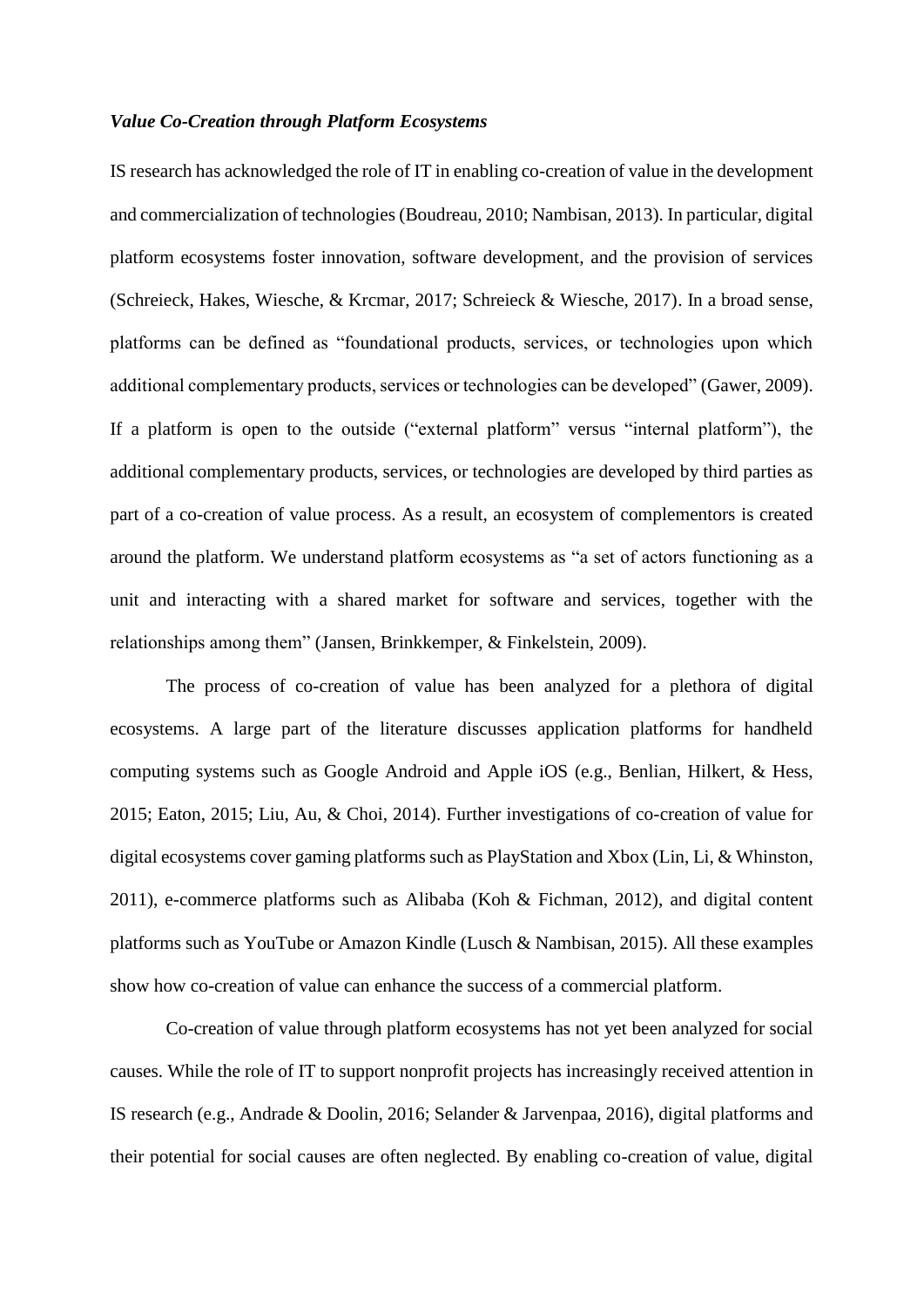platforms can bundle the knowledge and experience of different actors involved in a nonprofit project. In the case of an information platform for refugees, municipalities, private initiatives, and other providers of information collaborate on the digital platform to collect, condense, and attractively present relevant information for refugees. Not surprisingly, co-creation of value through digital platforms is an important area of research in the context of nonprofit organizations and e-government.

#### *Platform Governance*

To establish successful platform ecosystems, not only is the platform's architecture decisive, but also the governance of the ecosystem that surrounds the platform (Tiwana, Konsynski, & Bush, 2010). According to Tiwana (2014), platform governance can be defined as the "partitioning of decision-making authority between platform owners and app developers, control mechanisms, and pricing and pie-sharing structures". While Tiwana's dimensions of platform governance are tailored to software application platforms, other authors identify aspects of platform governance by analyzing diverse types of digital platforms. To structure the aspects of platform governance discussed in literature, we derive a set of governance mechanisms that include the dimensions suggested by Tiwana and mechanisms from other studies including mechanisms we identified in an earlier literature study (Hein, Schreieck, Wiesche, & Krcmar, 2016; Schreieck, Wiesche, & Krcmar, 2016).

The first mechanism relates to the overall governance structure, which can be decentralized or centralized (Nambisan, 2013). This refers to the partitioning of decision rights and the ownership status of the platform (Tiwana, 2014). The second mechanism refers to accessibility and control of platform ecosystems. A platform ecosystem needs to be open to a certain degree (Eisenmann, Parker, & Van Alstyne, 2009) but openness needs to be accompanied by control mechanisms to avoid uncoordinated effort hindering co-creation of value (Ghazawneh & Henfridsson, 2013; Tiwana, 2014). Control mechanisms include formal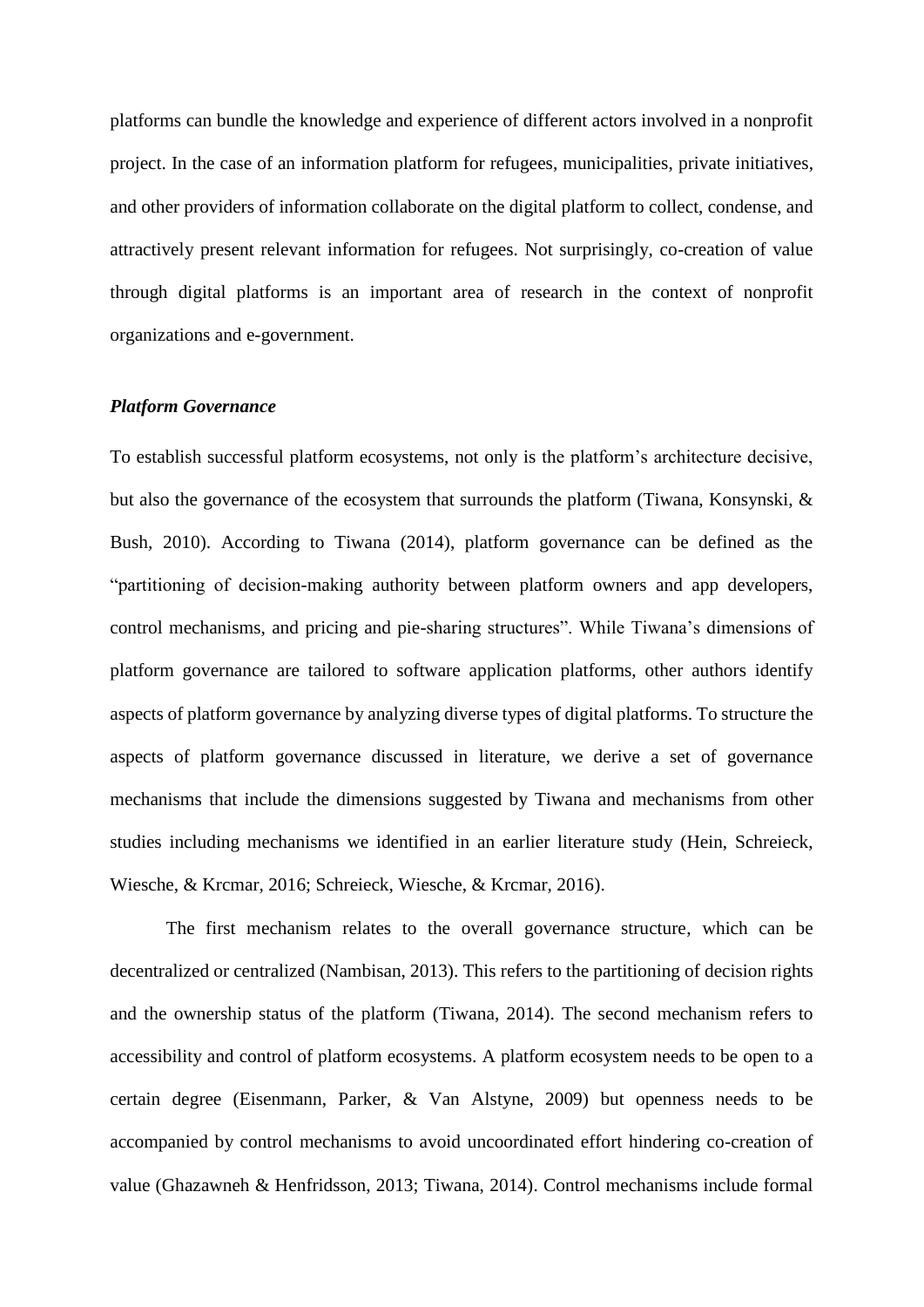control as in input and output control and informal control as in self and clan control (Goldbach & Benlian, 2015a). Trust forms the third mechanism, which relates to the measures of a platform ecosystem to enhance trust and reduce perceived risk (Hurni & Huber, 2014; Nambisan, 2013) on the complementor or user side. As the continuous interaction of complementors and users is vital to platform ecosystems, trustful relationships must be built. The fourth mechanism summarizes boundary resources, which represent all kinds of resources a platform provides for complementors (Eaton, 2015; Ghazawneh & Henfridsson, 2013). These may cover documentation on the platform, tools, or APIs. In most platform ecosystems the mechanism of pricing is relevant as an additional mechanism (Caillaud & Jullien, 2003; Tiwana, 2014). As the refugee information platform is a voluntary project void of financial transactions on the platform, we will not include this mechanism in our study.

## *Community Governance and IT-Enabled Collaboration*

An information platform for refugees is dependent on a platform ecosystem with heterogeneous information providers that collaborate in communities. While application developers of software platforms can develop complementary applications individually, information providers need to create the information together as part of a temporary information network (Pan, Pan, & Leidner, 2012). A community is necessary to compile the information for each municipality providing information on the platform. Local communities need to cooperate with other communities to avoid redundant work, which may prove difficult due to the autonomy of different municipalities. Overcoming challenges of this kind has been identified as one of the key objectives of collaboration between governmental agencies in developing countries (Ezz, Papazafeiropoulou, & Serrano, 2009).

The setup of our study is similar to other community projects such as knowledge communities (e.g., Wikipedia) or open source communities (e.g., Linux). IS researchers have in particular worked on open source communities to derive governance mechanisms and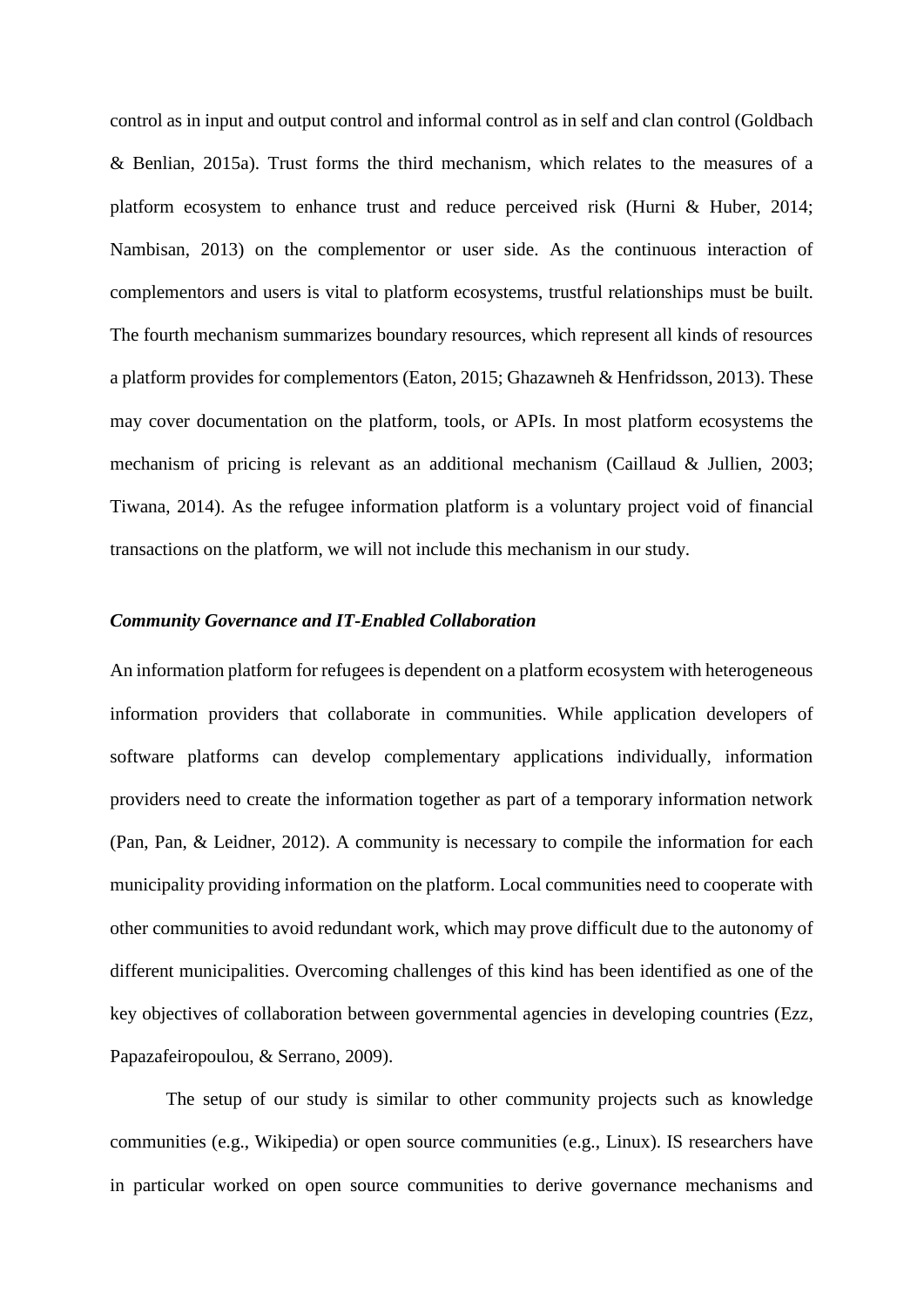strategies for IT-enabled collaboration in online communities (O'Mahony & Ferrarro, 2007; Shah, 2006; Teixeira & Lin) as well as on the importance of those communities in developing countries (Ahmed, 2007; Hatakka, 2009).

The governance of online communities faces issues similar to those faced by the governance of platform ecosystems. One example might be trust, which is not only an important governance mechanism in platform ecosystems but also crucial for collaboration in online communities (Cheng, Nolan, & Macaulay, 2013) and distributed teams (Cheng, Fu, & Druckenmiller, 2016; Cheng, Yin, Azadegan, & Kolfschoten, 2016). Furthermore, in both communities and platform ecosystems, third parties contribute to a joint project and need to be incentivized and managed throughout the period of participation. According to Sagers (2004): "a project must deal with the complexity of coordinating the efforts of a geographically distributed base of volunteers to create a working software product." Mechanisms to govern communities are discussed by Markus (2007) and De Laat (2007). According to Markus (2007), community governance includes six categories of formal and informal structures and rules: ownership of assets, chartering of the project, community management, software development process, conflict resolution, and use of information and tools. The mechanisms proposed by De Laat (2007) cover modularization, division of roles, delegation of decision-making, training and indoctrination, formalization, and the tradeoff between autocracy and democracy.

These mechanisms are related to the mechanisms of platform governance discussed above. We integrate the mechanisms of community governance and the mechanisms of platform governance in a summary table [\(Table 1\)](#page-34-0).

-- Insert [Table 1](#page-34-0) about here --

The summary of governance mechanisms across platform governance and community governance identifies which aspects of governance are relevant for a project such as an information platform for refugees. However, it remains unclear how these mechanisms can be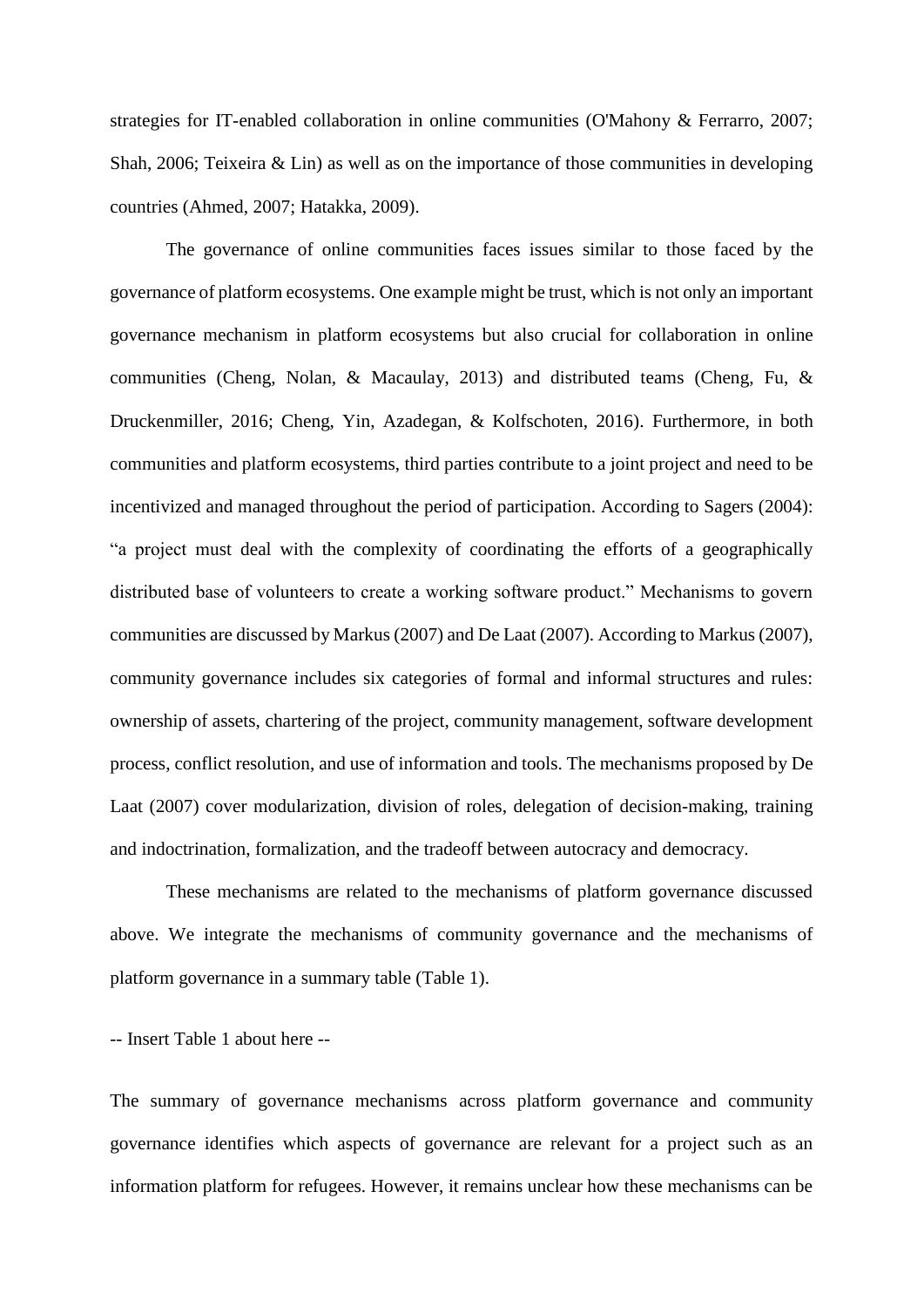implemented in the context of nonprofit platform ecosystems. Existing recommendations, as for example those proposed by Tiwana (2014) or Gawer and Cusumano (2013), are based on commercial platform ecosystems such as application platforms and industry platforms.

Nonprofit platform ecosystems differ from commercial platforms in several ways. While in commercial platforms the platform owner can compensate complementors for centralized governance via pricing mechanisms, this mechanism is not available in nonprofit platform ecosystems. Owners of nonprofit platforms are also unable to implement or coerce control. As a result, the platform owner may need other measures to maximize value creation within the platform ecosystem. The mechanism of trust might gain importance in nonprofit platform ecosystems as complementors invest their effort voluntarily without expectations of direct benefit. While trust is also relevant for complementors in commercial platforms (Hurni & Huber, 2014), it is a decisive factor for nonprofit organizations in general (Bekkers, 2003). Because nonprofit platforms depend on contributions from third parties to carry out their daily work, trust is not only important for their reputation but is also a prerequisite for third parties with potential interest in contributing to the platform.

In summary, existing research helps to identify governance mechanisms relevant for nonprofit platform ecosystems. Yet, our current knowledge is not sufficient to understand how governance mechanisms can be applied in order to successfully bring together and manage the IT-enabled collaboration of various actors on a nonprofit platform. In particular, incentivizing the actors to contribute to the platform while at the same time controlling them is an open issue for nonprofit platforms. We address this gap with an action research study focusing on governing information providers within an information platform ecosystem.

#### **Method**

We conducted an action research study to develop a strategy for the governance of an information platform ecosystem for refugees. Action research has been defined as "a post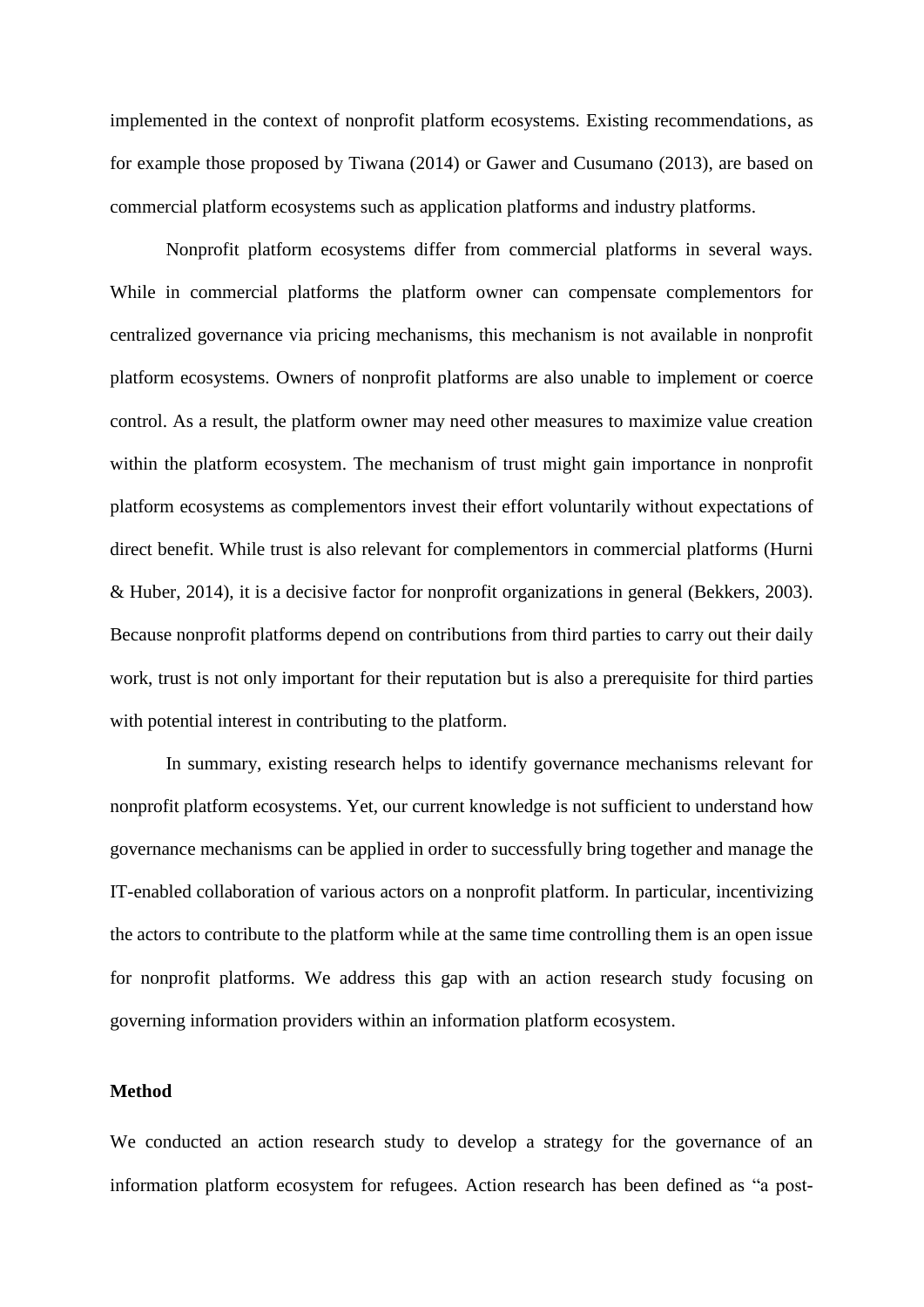positivist social scientific research method, ideally suited to the study of technology in its human context" (Baskerville & Wood-Harper, 1996). We chose this methodology for two reasons. First, action research is applicable to evaluate a complex and rare phenomenon not suitable for empirical analysis (Mathiassen, 2002). The ecosystem of an information platform is complex due to a large number of heterogeneous information providers. As a result, the development of a suitable governance strategy is also a complex and challenging process. Governance strategies for these types of information platforms are rare: the first digital information solutions for refugees emerged in 2015 and only a few of them have been established successfully. Second, action research is adequate if it is necessary to not only gain insights on a phenomenon but also to directly apply the knowledge in practice to advance the project (Mathiassen, 2002). Due to the criticality of the situation of refugees arriving in Europe, it made sense to directly apply the developed governance strategy in order to help refugees as soon as possible.

Action research studies are a special form of case studies. In contrast to traditional case studies where researchers observe the object of the study, in action research studies the researchers actively participate in the project to both take and evaluate actions (Yin, 2009). This participatory design was possible as the authors were part of the project team. As part of the project team, we implemented platform governance mechanisms to stimulate third-party contribution to the platform. The effect of these interventions was evaluated based on usage data and additional insights from workshops and interviews with information providers.

We followed the cyclical process of action research along five steps (Susman, Evered, Susman, & Evered, 2012; Ziegler, 2001): (1) *Diagnosing* to identify or define the problem at hand; (2) *Action Planning* to consider alternative actions that can be taken to solve the problem at hand; (3) *Action Taking* to select suitable actions and implement those actions; (4) *Evaluating* to assess the consequences of the actions taken; (5) *Specifying Learning* to gain general insights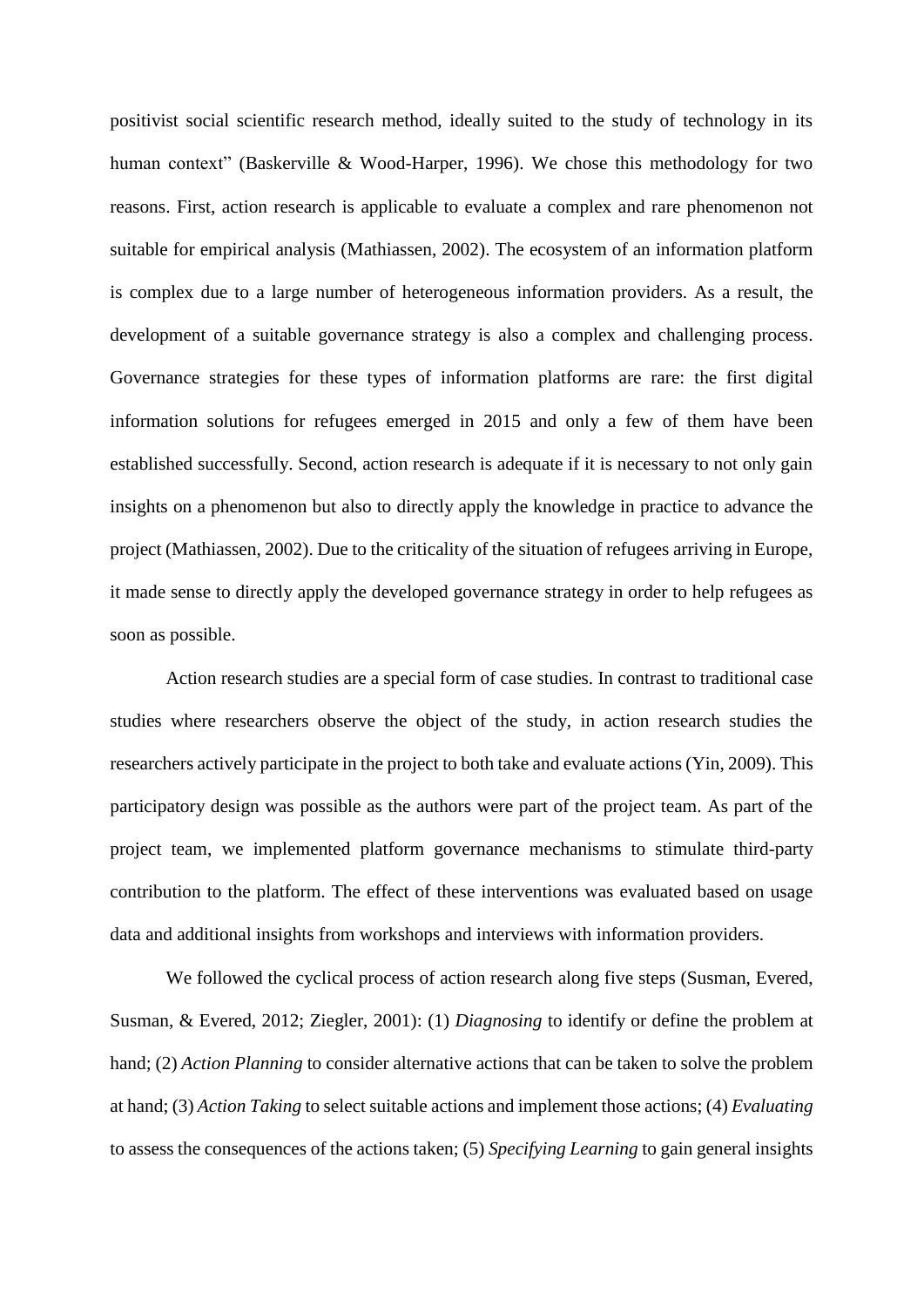from the approach taken to tackle the project at hand. We ran through this process twice to develop a governance strategy for the information platform for refugees. To ensure rigor and relevance of our action research study, we evaluated the study against the five evaluation principles for action research studies as laid out by Davison, Martinsons, and Kock (2004). As summarized in Table A.1 of the Appendix, our study fulfills the *Principle of the Researcher– Client Agreement*, the *Principle of the Cyclical Process Model*, the *Principle of Theory*, the *Principle of Change through Action,* and the *Principle of Learning through Reflection* (Davison et al., 2004).

## **The Case of** *INTEGREAT***<sup>2</sup>**

Before evaluating governance strategies, this section pictures the case that frames the action research study. We first provide an overview of the project *INTEGREAT* and then describe the main governance challenges faced by the project.

#### *Project Description*

The point of departure of the project *INTEGREAT* was the arrival of a large number of refugees in Europe in summer 2015 who then encountered a lack of information about their new environment (see also Qayyum et al., 2015). This information deficit is a direct result of the complex information ecosystem faced by refugees. As illustrated in [Figure 1,](#page-37-0) refugees are dependent on information related to various topics that can be roughly clustered as follows: information on first steps related to registration and government requirements, points of contact, language, health care, education and work, family and daily life. A large number of different information sources addressing these information needs are available. In addition to the high

1

<sup>2</sup> www.integreat-app.de.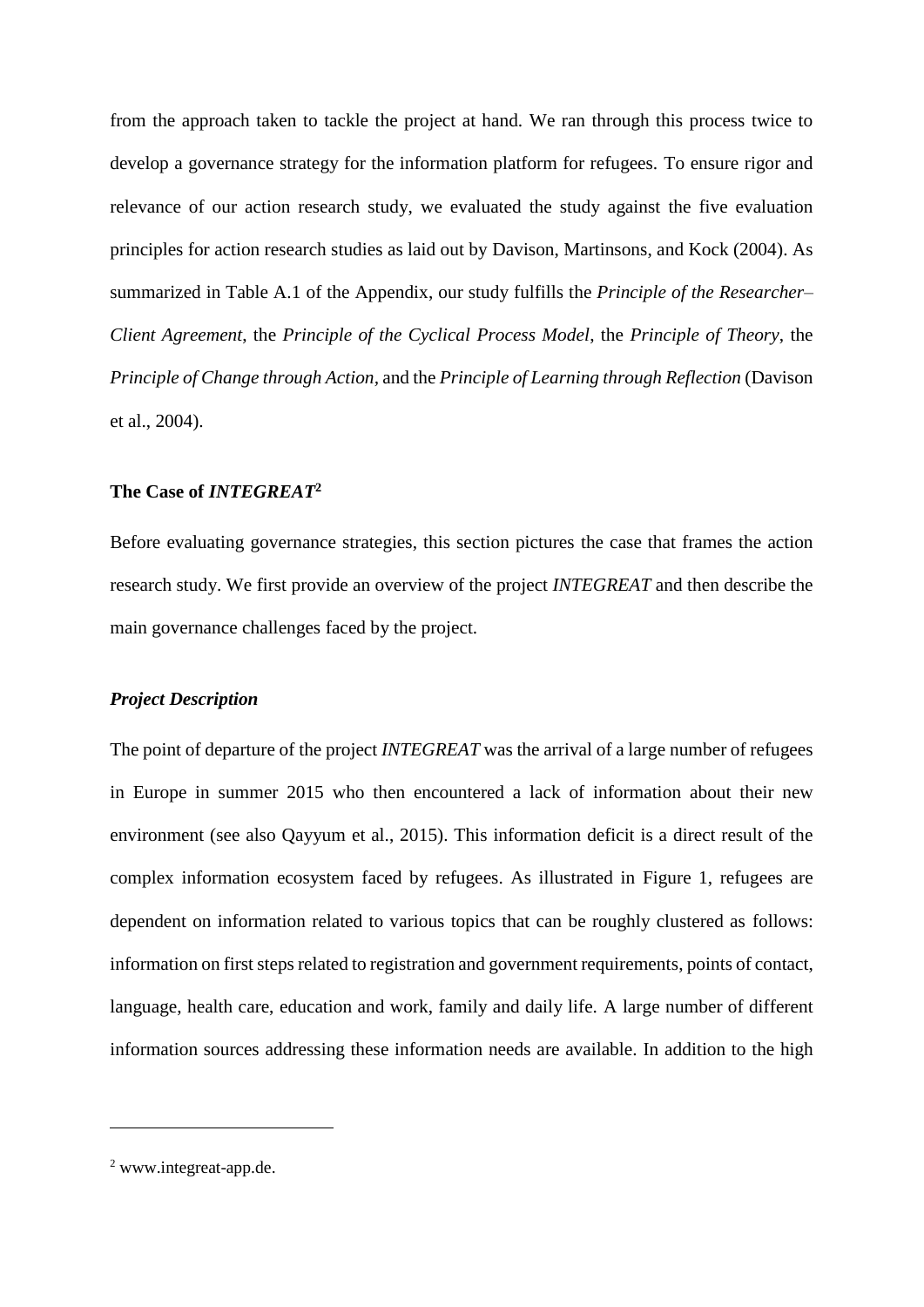heterogeneity in the information sources, the information is dynamic and in some cases quickly outdated. Local points of contact may change, new offers may be introduced, and adjustments made to the asylum process. Refugees are often relocated after arrival at an initial reception facility making parts of the information inaccurate for later use (Schreieck, Zitzelsberger, Siepe, Wiesche, & Krcmar, 2017).

-- Insert [Figure 1](#page-37-0) about here –

The project *INTEGREAT* strives to address the information deficits of refugees. *INTEGREAT* is a mobile application that provides relevant information for refugees via a smartphone application. The app comprises general information as well as specific information of relevance in the respective municipality. Users choose the municipality according to their location when they open the app. The information provided in the app is also available offline. Refugees usually have only sporadic access to the internet as they use local Wi-Fi hotspots and generally do not have mobile service. The app is available in different languages: In addition to English, French and German, the languages of the major countries of origin are included, in particular Arabic and Farsi. The mobile app was developed in Android as our experience during the project was that the majority of refugees uses smartphones with this operating system. Exemplary screenshots of the INTEGREAT mobile app are shown in [Figure 2.](#page-37-1)

-- Insert [Figure 2](#page-37-1) about here --

The counterpart of the mobile app is the backend, which is used to input the information displayed in the app. The backend comprises a content management system (CMS) based on WordPress. WordPress is a free open source software to build blogs, websites and CMS (WordPress, 2016) and was chosen as it is the most successful available free tool for websites and is therefore very likely to be further developed and maintained in the future. The basic configuration of WordPress was enhanced by available plugins to support, for example, multilanguage sites. Some plugins were developed by the project team to address specific needs of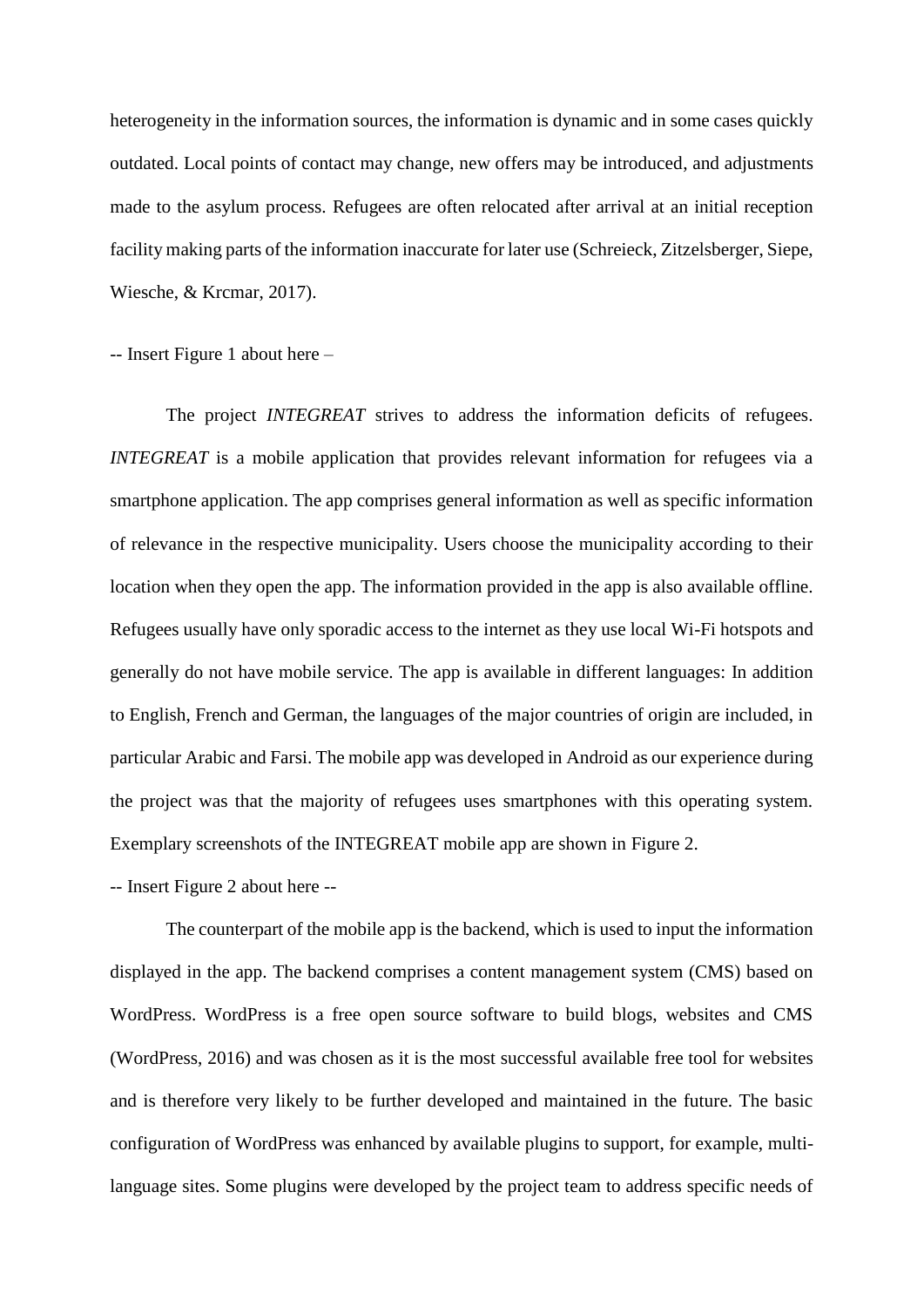the users such as a multi-language PDF export of information in case refugees do not have a smartphone.

A municipality wanting to use the system is granted access to a dedicated instance of the CMS backend realized via a multi-site setup of the WordPress-powered CMS. The instance is prefilled with general information common for all municipalities including information on the asylum evaluation process. Users from the municipality can then decide to edit the available general information and start to add information specific to their municipality. As the information for one municipality is distributed among a large number of information providers, an arbitrary number of users can be granted access to the system. The user management comes with a fine-grained rights management. For example, a local initiative that organizes regular events for refugees can be granted access only to the Events section of the CMS. In this way, a local community of information providers emerges. In summary, the project *INTEGREAT* provides a stable core architecture that forms the basis of the information platform as pictured in [Figure 3.](#page-38-0)

-- Insert [Figure 3](#page-38-0) about here ---

The setup of the project as a platform allows different information providers and stakeholders to interact with the project team and the system. These groups need to be considered when developing a governance strategy. Besides the core team and developers, municipalities, NGOs, local initiatives, and volunteers are the main information providers [\(Figure 1\)](#page-37-0). The municipalities run several offices such as the social assistance office or the youth welfare office who possess valuable information. NGOs and local initiatives have gained domain-specific knowledge through their continual work with refugees and volunteers and are able to add specific information such as event information. Sometimes the information providers pursue different goals and are driven by a different political agenda making the governance of the ecosystem more challenging.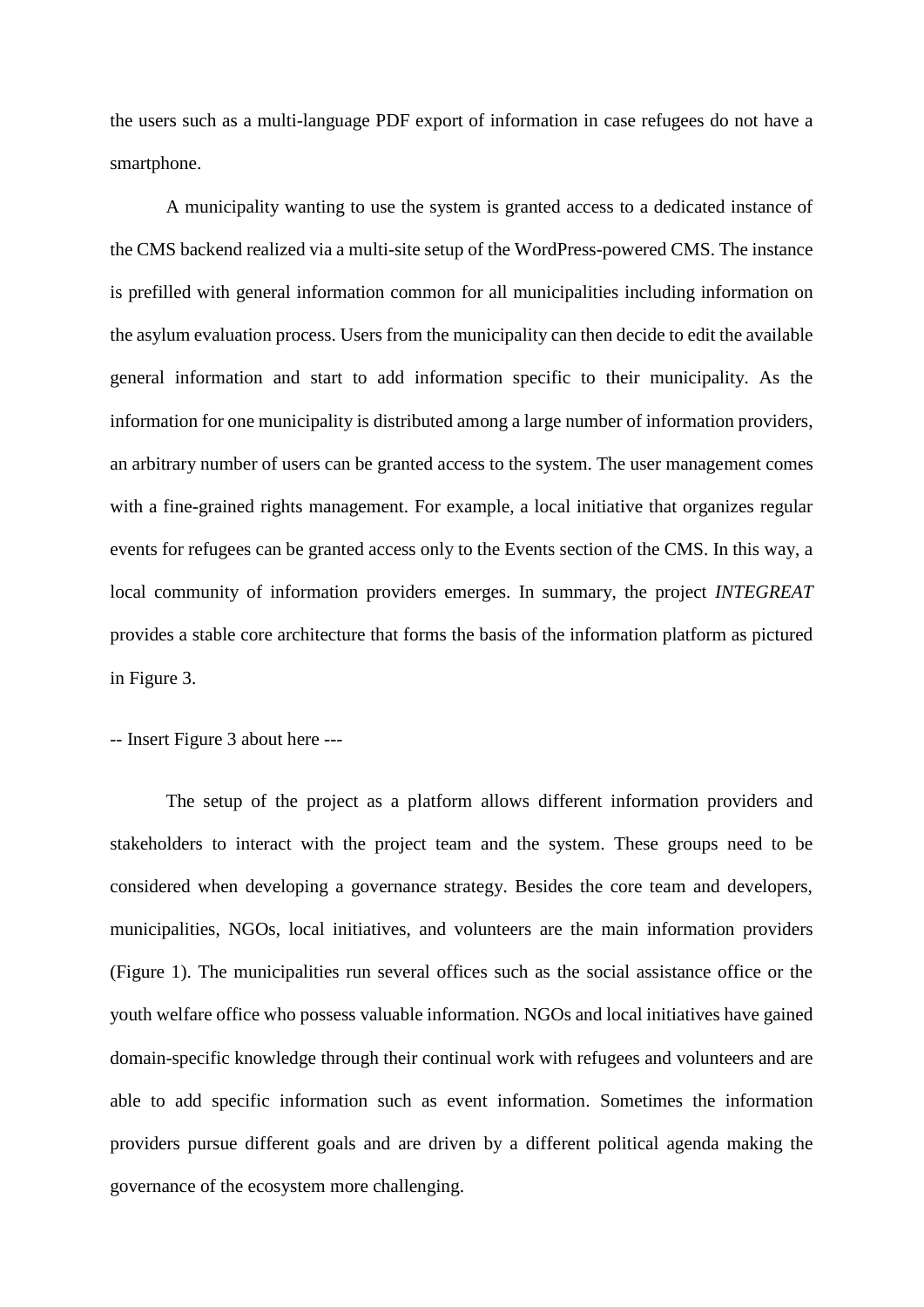## *Governance Challenges*

Managing the ecosystem of information providers and stakeholders emerged as the main challenge for the project *INTEGREAT*. Although some technical challenges arose in the course of the project, for example, related to the interplay of plugins in WordPress, these challenges never represented a serious risk for the project. Instead, the main issues were related to the acquisition of information providers, the identification of relevant contact persons in the municipalities, and the handling of information overflow often produced by the providers of information. As the platform ecosystem grew, further issues arose. The motivation of information providers had to be ensured and a decentralized method to organize information providers that at the same time ensured content quality had to be established.

The description of the main challenges makes clear the necessity of a governance strategy to manage the heterogeneous community of information providers. The governance mechanisms derived from literature, i.e. governance structure, accessibility and control, boundary resources, and trust can help to address these challenges. However, literature does not provide insights on how to apply these mechanisms in the context of *INTEGREAT*. Accordingly, the project team was unsure how centralized the governance should be structured in order to keep the project manageable while incentivizing decentral information providers. The team had to decide whether to apply formal control mechanisms to ensure content quality or whether to rely on informal mechanisms. In addition, we were unsure how to build trust between the different parties and which boundary resources should be provided for information providers. Therefore, it was crucial for the project's success to evaluate how the governance mechanisms as part of a sustainable governance strategy should be best implemented.

## **Governance Strategy**

A governance strategy is the result of the planned implementation of governance mechanisms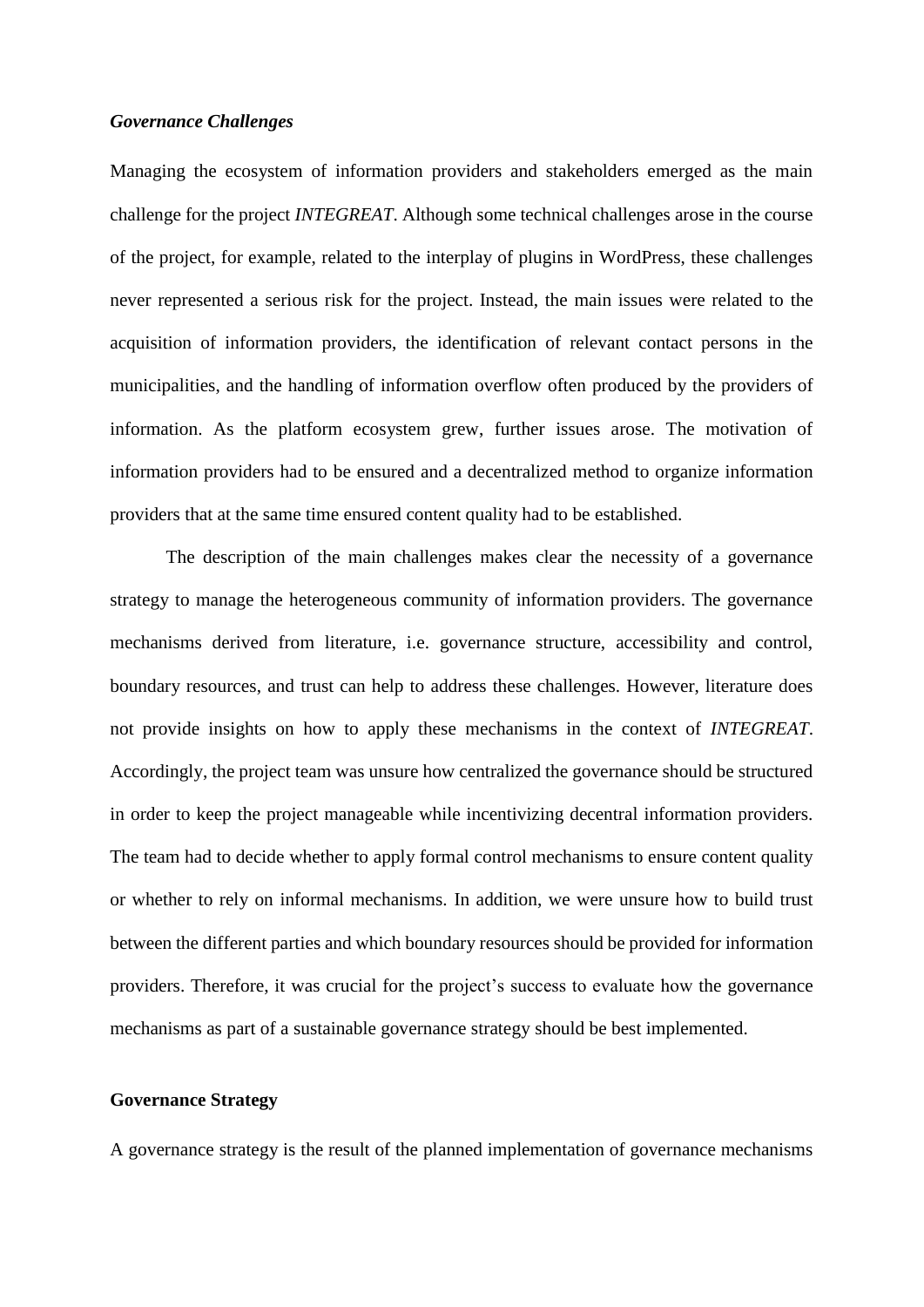in a specific configuration (see also Schwarz & Hirschheim, 2003). We derived the following governance mechanisms from platform and community governance literature: governance structure, accessibility and control, trust, and boundary resources. Within an action research study with two cycles, we define, evaluate, and refine the implementation of these mechanisms as part of a governance strategy. The effectiveness of the strategy was measured using the number of new municipalities that implemented *INTEGREAT* and the activity level<sup>3</sup> on the content management system of the platform. We enhanced the quantitative analysis with qualitative insights from workshops, interviews, and surveys conducted with information providers and refugees as summarized in [Table 2.](#page-34-1) Throughout the Results section, we will refer to these insights. We analyze the two action research cycles following the phases of an action research study as described by Susman et al. (2012): Diagnosing, Action Planning, Action Taking, Evaluating, and Specifying Learning.

-- Insert [Table 2](#page-34-1) about here --

#### *First Action Research Cycle*

1

The first action research cycle to develop a governance strategy of the *INTEGREAT* platform started when the basic functionalities were implemented for the first municipality in October 2015. The positive feedback the project received in the media and from other municipalities made it clear that *INTEGREAT* could be beneficial for all municipalities hosting a substantial number of refugees. Therefore, the research team together with the project team decided to roll out the information platform, requiring a governance strategy to incentivize and manage information providers.

**Diagnosing and Action Planning.** In the first two months after the start of *INTEGREAT* in the

<sup>3</sup> Activity was measured as the number of 'save' and 'edit' operations performed in the CMS.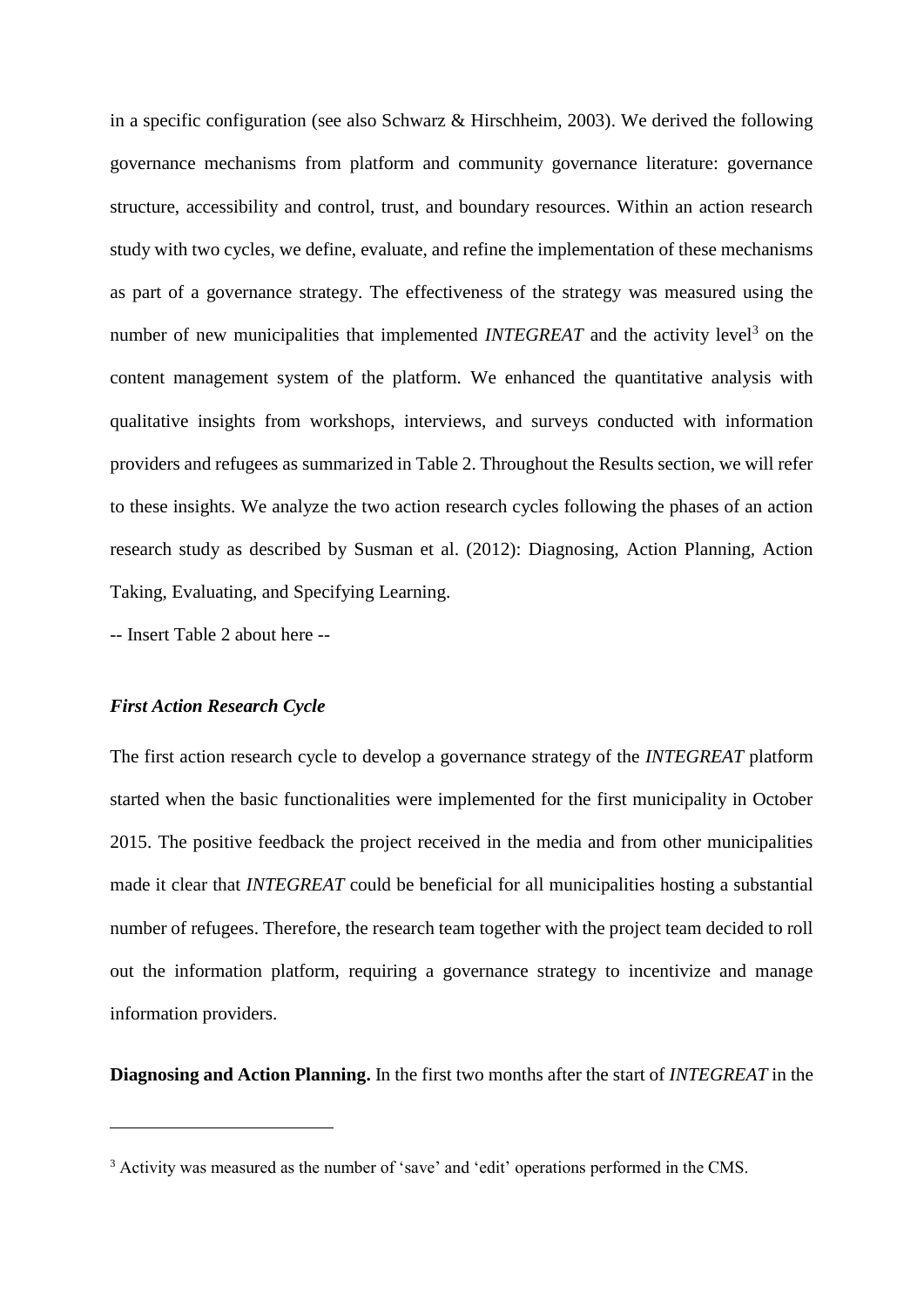first community, more than 20 municipalities and associated information providers were interested in the platform and requested information on how it could be introduced in their municipality. It was not sufficient to just grant the municipality access to their own instance of the CMS. New municipalities needed to be supported to onboard successfully and in a sustainable way. Literature shows that the initial phase of a platform ecosystem is decisive for its success (e.g., Evans & Schmalensee, 2010). Therefore, the project team together with the researchers developed actions suited to govern the heterogeneous information providers.

**Action Taking.** Actions were taken across all governance mechanisms to support the integration of new municipalities in the ecosystem [\(Table 3\)](#page-34-2). The governance structure had to be decentralized in order to incentivize volunteers and to cope with the decentralized information structure. Therefore, new municipalities were given direct access to the system and the possibility to enter and structure information in their preferred way. Similarly, restrictions were minimized for the mechanism accessibility and control. Barriers for new members were reduced by making the CMS as intuitive as possible and no dedicated control process was introduced to prevent the demotivation of information providers. To strengthen trust in the project and its sustainability, the project collaborated with an established initiative that has been engaged in work with refugees for more than two decades and with a renowned university. Boundary resources were distributed by the team members on an individual basis through, for example, individual counseling of information providers wanting to use the platform.

-- Insert [Table 3](#page-34-2) about here --

**Evaluating and Specifying Learning.** The evaluation of the number of new municipalities that implemented the information platform showed that the governance strategy was efficient regarding the onboarding of complementors on the platform. In the first month, six municipalities requested to roll out the system in their area and initiated the collection of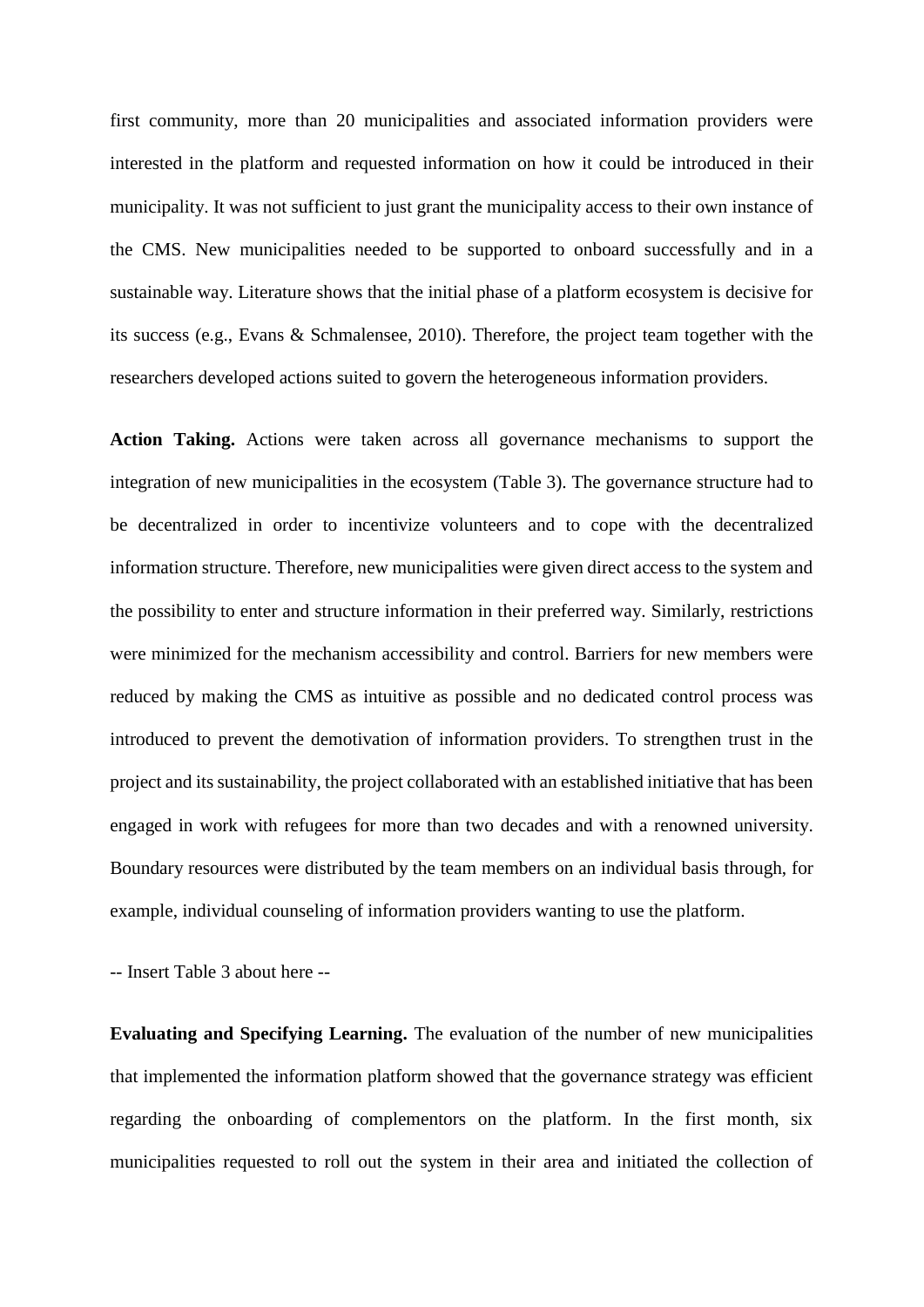information followed by a roll out by nine municipalities in the second month [\(Figure 4\)](#page-39-0). Based on feedback from the contact persons, we identified the governance actions that had the largest impact on the onboarding decision. It was important that the CMS was intuitive to use as information providers from municipalities, NGOs, and local initiatives were not as IT-savvy as initially expected (I\_1, [Table 2\)](#page-34-1).

Collaboration with an established initiative in the area of asylum counseling had proven helpful in enhancing the complementors' trust in the platform ecosystem (W\_1[, Table 2\)](#page-34-1). However, the analysis of activity data on the CMS showed that after the first two months, the activity level of information providers declined [\(Figure 5\)](#page-39-1). Some municipalities lost interest shortly after onboarding and others gathered most of the relevant information but did not manage to finalize it. Furthermore, a quality check of the information on the platform revealed an overflow of unstructured information in some topics, while others were not covered (S\_1, [Table 2\)](#page-34-1). As this unstructured information was, for some municipalities, visible in the app, this posed a threat to the project's reputation.

Given the learning of the first action research cycle, the onboarding-focused governance strategy was in part successful in the early phase of the project but needed refinement to improve the sustainability of the involvement of the information providers.

#### *Second Action Research Cycle*

The governance strategy in the first action research cycle had resulted in onboarding of a significant number of municipalities. Local media coverage, dedicated articles in journals for mayors of municipalities and other members of bodies of the government as well as information distributed via social media sparked interest in the project. However, onboarding had not been sustainable for all municipalities. Therefore, the governance strategy was adapted with a stronger focus on sustainability. The goal was to enable continued onboarding while at the same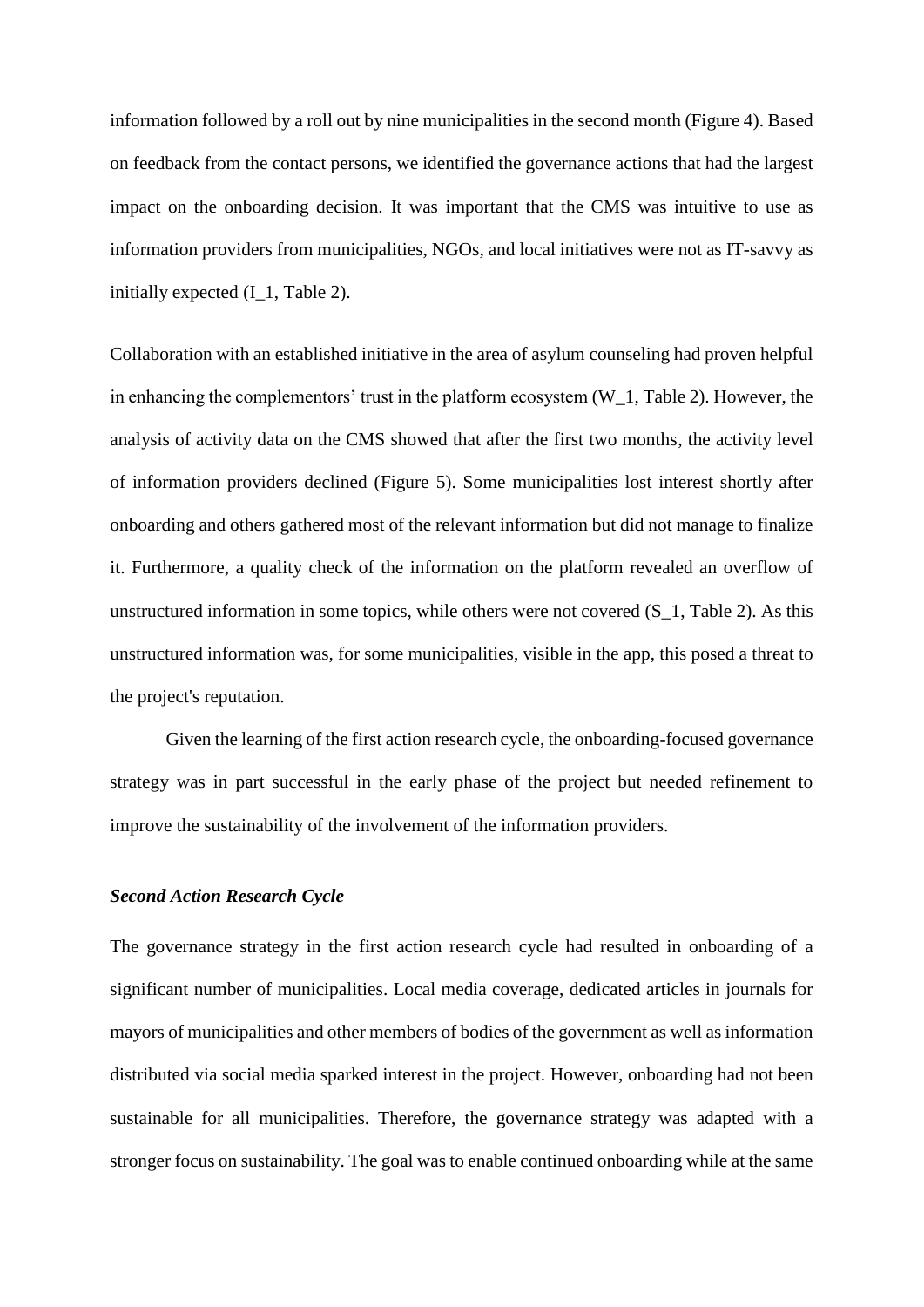time ensuring that the municipalities would not lose interest.

**Diagnosing and Action Planning.** Although the pilot municipality successfully introduced the platform, not all of the municipalities that started using the platform finished the introduction process of the *INTEGREAT* app. Those who finished the implementation had included a lot of unstructured information potentially leading to an information overflow for the user. The main challenge of the second action research cycle was therefore to identify governance actions that increase the information providers' motivation and at the same time improve the quality of the provided content. The underlying tradeoff between the openness of platform ecosystems and control of complementors is a known issue in research on commercial platform ecosystems (e.g., Benlian et al., 2015; Boudreau, 2010).

**Action Taking.** Actions were taken across all governance mechanisms to refine the governance strategy [\(Table 4\)](#page-35-0). For the governance structure, elements of a more centralized governance were introduced in order to improve the quality of content on the information platform. It was decided to introduce a standardized structure for the content that had to be implemented by municipalities. The so-called 6+2 concept comprises six predefined chapters of information and two chapters to be defined by the individual municipality. This structure should not only make the information more easily searchable, but also increase the "brand recognition" of the *INTEGREAT* app. To balance the more centralized governance structure, the possibility to market the app as a stand-alone information app by a certain municipality was introduced. While the app would adhere to the "corporate identity" of *INTEGREAT*, the commitment of the municipality would become more visible increasing the motivation of the people involved. A more structured onboarding process and a pragmatic input control were introduced for the governance mechanism accessibility and control. A structured onboarding process helped municipalities to better understand the scope of the project and estimate the resources they needed to invest in the project. The input control was assigned to one responsible person per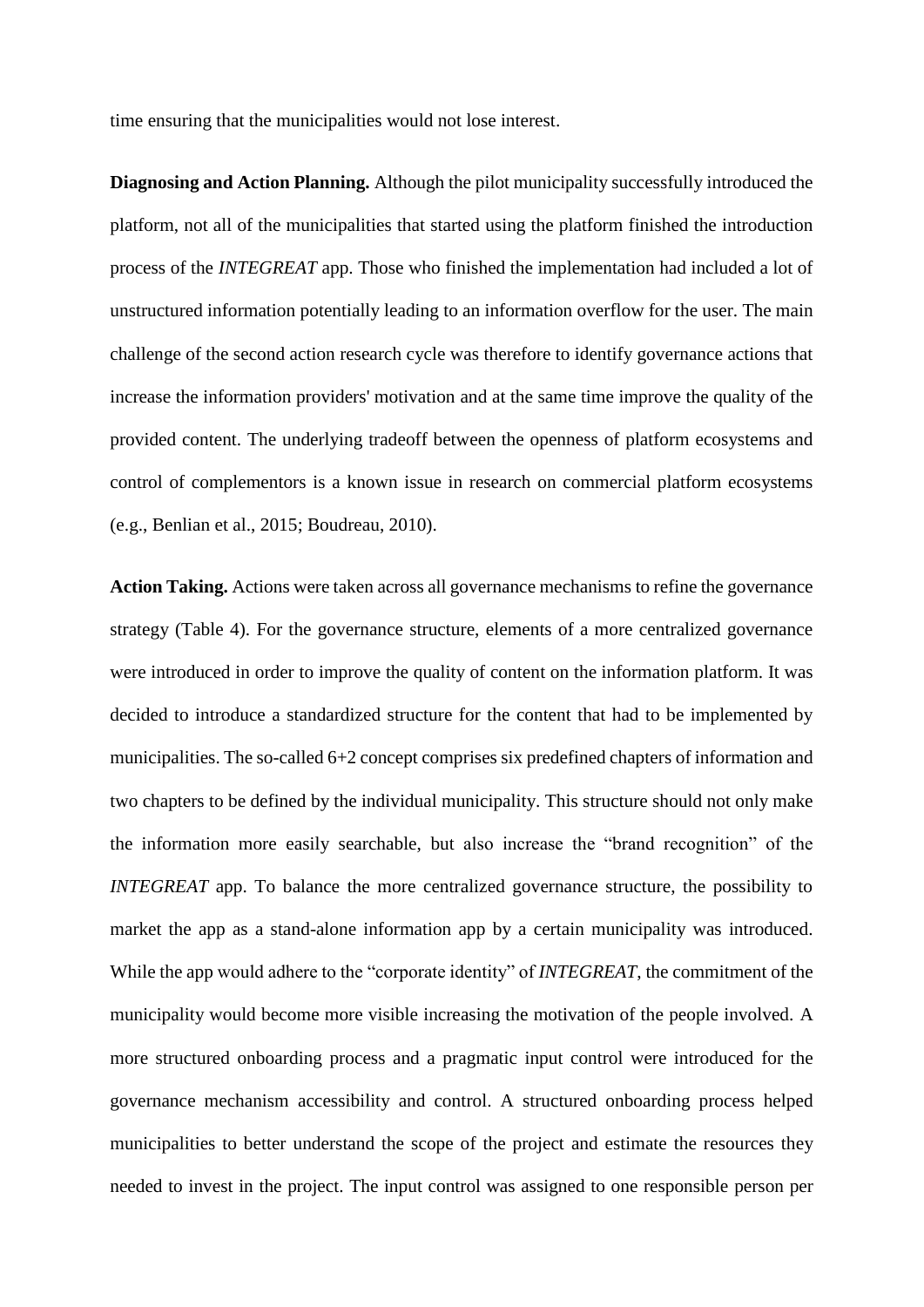municipality. In this way, input control was decentralized yet formalized. While decentralized control might be less effective than centralized control, it addressed the problem of missing perceived legitimation of the platform owner to implement control. Trust had emerged as an important factor in the first research cycle. Consequently, the founding of a nonprofit association<sup>4</sup> was emphasized; it was thought that the establishment of a legal entity behind the project would serve to strengthen the information providers' trust in the project. Furthermore, open sourcing of the *INTEGREAT* project's source code along with the content of the platform contributed to the project's credibility. Intangible boundary resources were implemented in the second research cycle to support municipalities in compiling relevant information on the platform in a structured way. First, a dedicated community manager who consults the responsible contact person on how to manage the local community of information providers was introduced. Second, to improve the exchange of information and best practices among municipalities, conferences were organized and a common communication tool was introduced. Both measures are known to improve the meta-knowledge of the involved information providers, i.e. the knowledge of 'who knows what' and 'who knows whom' (Leonardi, 2014). As tangible boundary resource, translation support was provided by making automated translation accessible in the CMS and by cooperating with a professional translation agency. -- Insert [Table 4](#page-35-0) about here --

**Evaluating and Specifying Learning.** After the implementation of the new "sustainable" governance strategy, the activity on the platform increased significantly while at the same time new municipalities continued to onboard (see [Figure 4](#page-39-0) and [Figure 5\)](#page-39-1). The values for activity in December 2015 and January 2016 were affected by the Christmas holidays but February and March 2016 showed a substantial increase in activity. The information provided on the platform

1

<sup>4</sup> Tür an Tür Digital Factory gGmbH, [http://tuerantuer.de/digitalfabrik/.](http://tuerantuer.de/digitalfabrik/)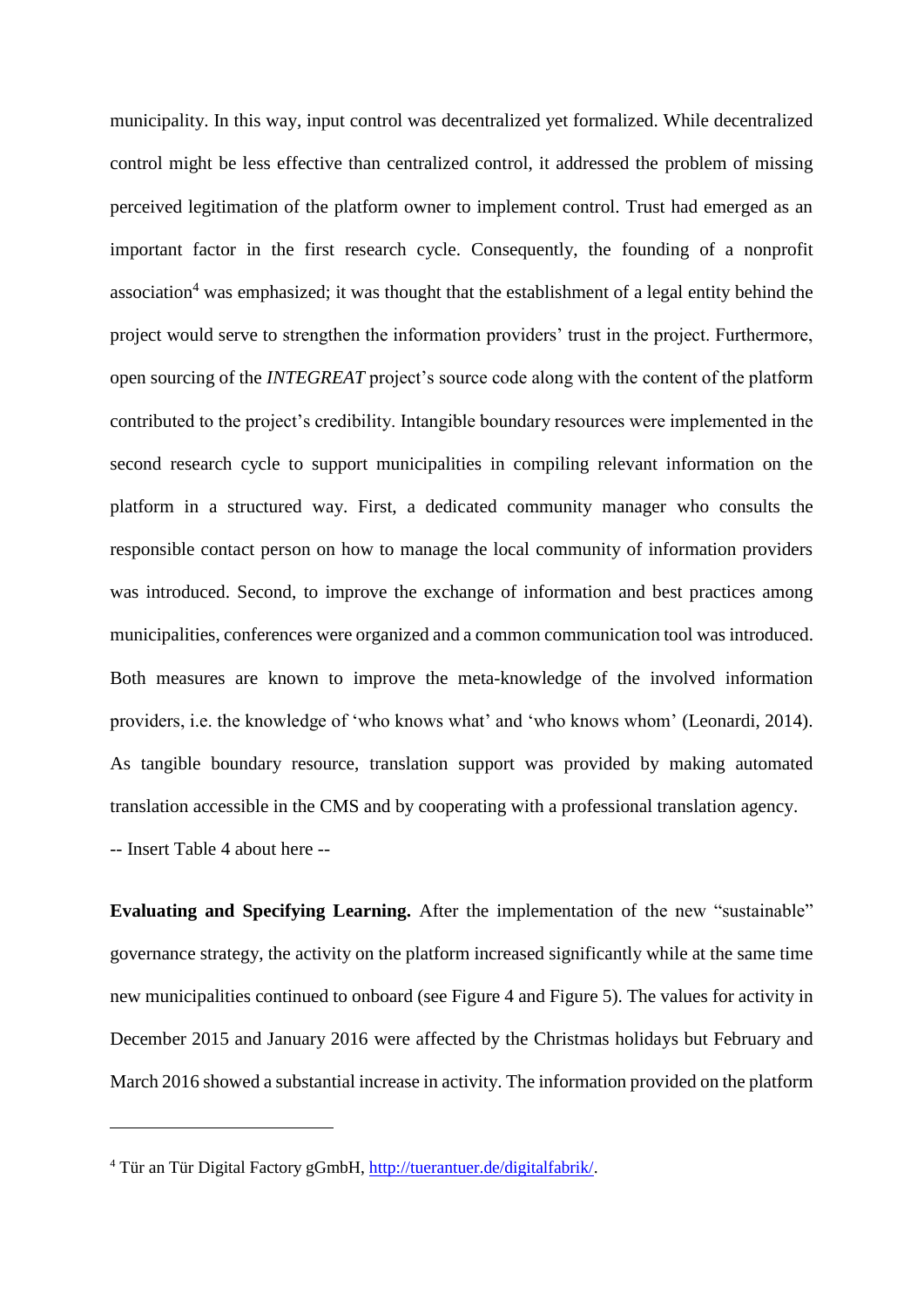became more complete and structured for the new municipalities compared to the first action research cycle. Municipalities reported that the hierarchical 6+2 concept in the CMS helped them to structure the information better (S\_2, [Table 2\)](#page-34-1). The founding of an NGO convinced municipalities and information providers that the *INTEGREAT* project would be sustainable and therefore they were motivated to contribute on a long-term basis (e.g., W\_3, [Table 2\)](#page-34-1). Information providers welcomed the boundary resource of automated translation (S\_2, [Table](#page-34-1)  [2\)](#page-34-1).

In sum, the "sustainable onboarding" governance strategy was a successful enhancement of the "onboarding" governance strategy applied in the first action research cycle. Based on discussions with contact persons in the municipalities, the balance of more guidance and stronger trust in the societal impact of the project were key to an effective governance strategy. -- Insert [Figure 4](#page-39-0) and [Figure 5](#page-39-1) about here --

## **Discussion**

In this section, we discuss how our findings inform the application of governance in nonprofit platform ecosystems as compared to commercial platform ecosystems. We then discuss the contributions our work makes to theory and practice in the area of governance.

#### *Governance in Nonprofit vs. Commercial Contexts*

The governance strategy we developed in our study differs from strategies known from commercial platforms along the mechanisms governance structure, accessibility and control, trust, and boundary resources. The implementation of each governance mechanism is affected by the fact that the platform is non-commercial and serves a social cause [\(Table 5\)](#page-36-0).

-- Insert [Table 5](#page-36-0) about here --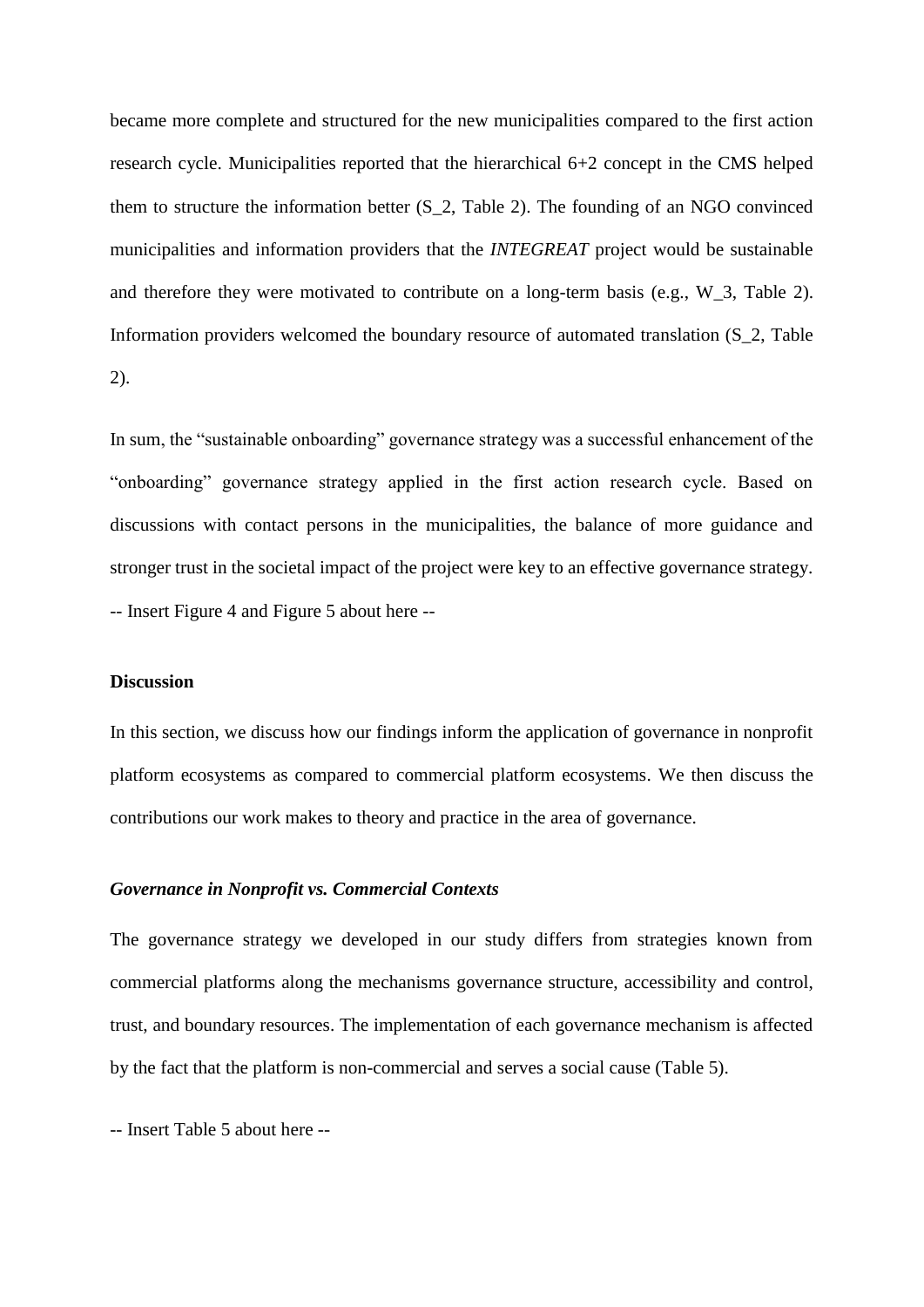As decentralized governance had led to an unstructured accumulation of information on the platform, we adopted a more centralized governance strategy. This may in turn have negatively affected the complementors' motivation as they lose decision rights. In commercial platform ecosystems, the platform owner can compensate complementors for centralized governance by providing resources and sharing revenues. In some cases, centralization can be enforced due to the dominant market position of the platform owner (see Eaton, 2012 for the case of Apple). By contrast, in nonprofit platform ecosystems, revenue sharing is not available as a compensation for complementors and a dominant market position of an NGO does not necessarily help to enforce governance mechanisms. Instead, centralizing governance in nonprofit platform ecosystems can be built on establishing a relationship which fosters cocreation and openness (Loudon & Rivett, 2014). In the *INTEGREAT* project, participating municipalities were supported in hosting a press event and had the opportunity to be an associated partner of the project.

By implementing the governance mechanisms accessibility and control, we found that in an information platform for refugees, input control is necessary to ensure the quality of information. In commercial platform ecosystems, formal and informal control mechanisms are applied by the platform owner in a centralized manner to ensure quality. The platform owner is legitimized by ownership and by his market power. In nonprofit platform ecosystems, applying control can negatively influence the complementors' motivation: from their point of view, the platform owner has no legitimation to apply control. Contributors to nonprofit projects often have a specific idea of how they want to contribute and may be unwilling to adhere to control processes. Therefore, informal control mechanisms such as self and clan control may be more effective than formal control mechanisms. Clan control can be strengthened by establishing a community with shared norms and values (Goldbach & Benlian, 2015b). In the project *INTEGREAT*, control processes were assigned to experienced information providers within the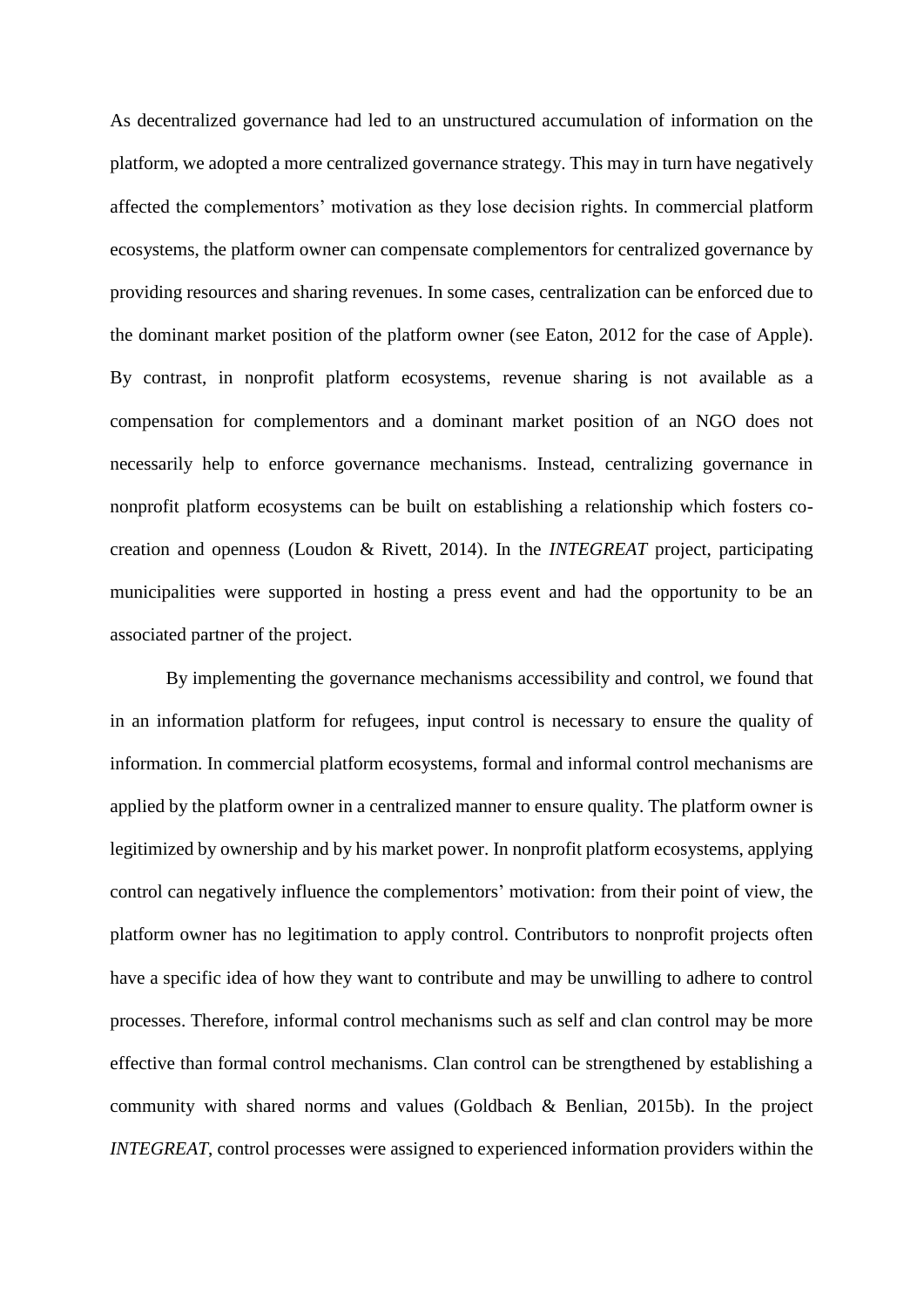local communities of information providers. Due to their expertise, they were perceived by the other information providers as legitimated to apply control.

The mechanism trust may have greater importance in nonprofit platform ecosystems than in commercial platform ecosystems. In commercial platforms, the interplay of trust and power affects the relationship between platform owner and complementors (Hurni & Huber, 2014). The complementor has to trust in the reliability of the platform and in the platform owner's intention to continue the platform (Goldbach & Benlian, 2015a). In nonprofit platform ecosystems, this trust in the platform is enhanced by trust in the community of complementors (Cheng et al., 2013) and their shared norms and values (Tiwana, 2014). Therefore, establishing trust between platform owner and complementors as well as among complementors is vital to nonprofit platform ecosystems. Only when complementors have trust in the platform and the community, their initial motivation will translate into engagement on the platform.

Finally, boundary resources have to be implemented differently in nonprofit than in commercial platform ecosystems. In commercial platform ecosystems, standardized boundary resources such as documentation, tutorials, APIs and SDKs facilitate the onboarding of a large number of complementors. While documentation and easy-to-use interfaces are also helpful in community-driven nonprofit platform ecosystems, the implementation of boundary resources needs to support the community building. Labeled as "indoctrination" by De Laat (2007), measures such as nominating local community managers or holding conferences to connect information providers are boundary resources that enhance the community. Tools that make communication visible (e.g., Slack) further strengthen value creation by the community by increasing meta knowledge of community members (Leonardi, 2014). Boundary resources need to be better adapted to the individual complementor and his community.

In summary, governance strategies for nonprofit platform ecosystems differ from those for commercial platform ecosystems in IS. While the same governance mechanisms are applied,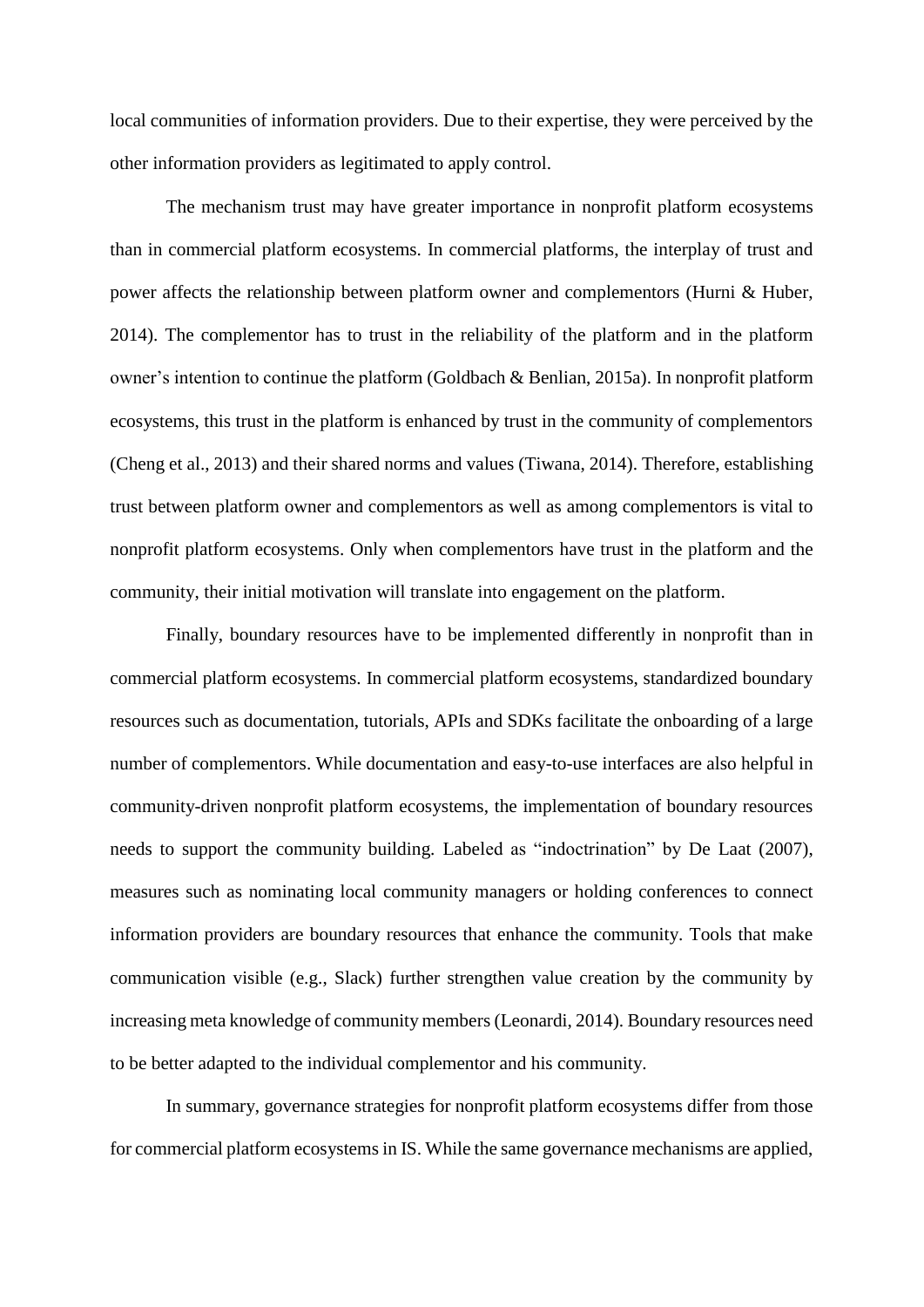they cannot be implemented as effectively in nonprofit as in commercial platform ecosystems due to a perceived weaker position of the platform owner. By making concessions to the complementors in the implementation of a governance strategy, the platform owner can still use platform governance to maximize value co-creation and, as a result, the societal effect of the platform ecosystem.

## *Contribution to Theory*

With our study we contribute to three streams of research: (1) platform governance, (2) ITenabled collaboration, and (3) IT for development with a focus on refugees.

Scant literature exists on platform governance to manage co-creation of value in nonprofit contexts. The goal of the platform owner is not to capture as much value as possible, but rather to maximize societal impact via co-creation of value. This affects the implementation of platform governance. In our study we show that the governance of nonprofit platform ecosystems is based on the same underlying mechanisms as for commercial platforms but the implementation of the mechanisms differs. Whereas in for-profit platform ecosystems, platform governance aims at maximizing value co-creation along with value capture of the platform owner, in non-profit platform ecosystems, platform governance helps to stimulate value cocreation in a way that the co-created value is beneficial for society. Furthermore, as nonprofit platform ecosystems are to a greater degree community-driven, the implementation of platform governance is informed by community governance. The integration of community governance concepts is new to platform governance research as platform governance mainly focuses on the perspective of the platform owner. Finally, our study contributes to the literature stream on how information and communication technologies can support nonprofit projects (e.g., Selander & Jarvenpaa, 2016) and in particular the integration of refugees (Andrade & Doolin, 2016).

By developing governance strategies for communities of information providers that work together via a digital platform we also contribute to literature on IT-enabled collaboration.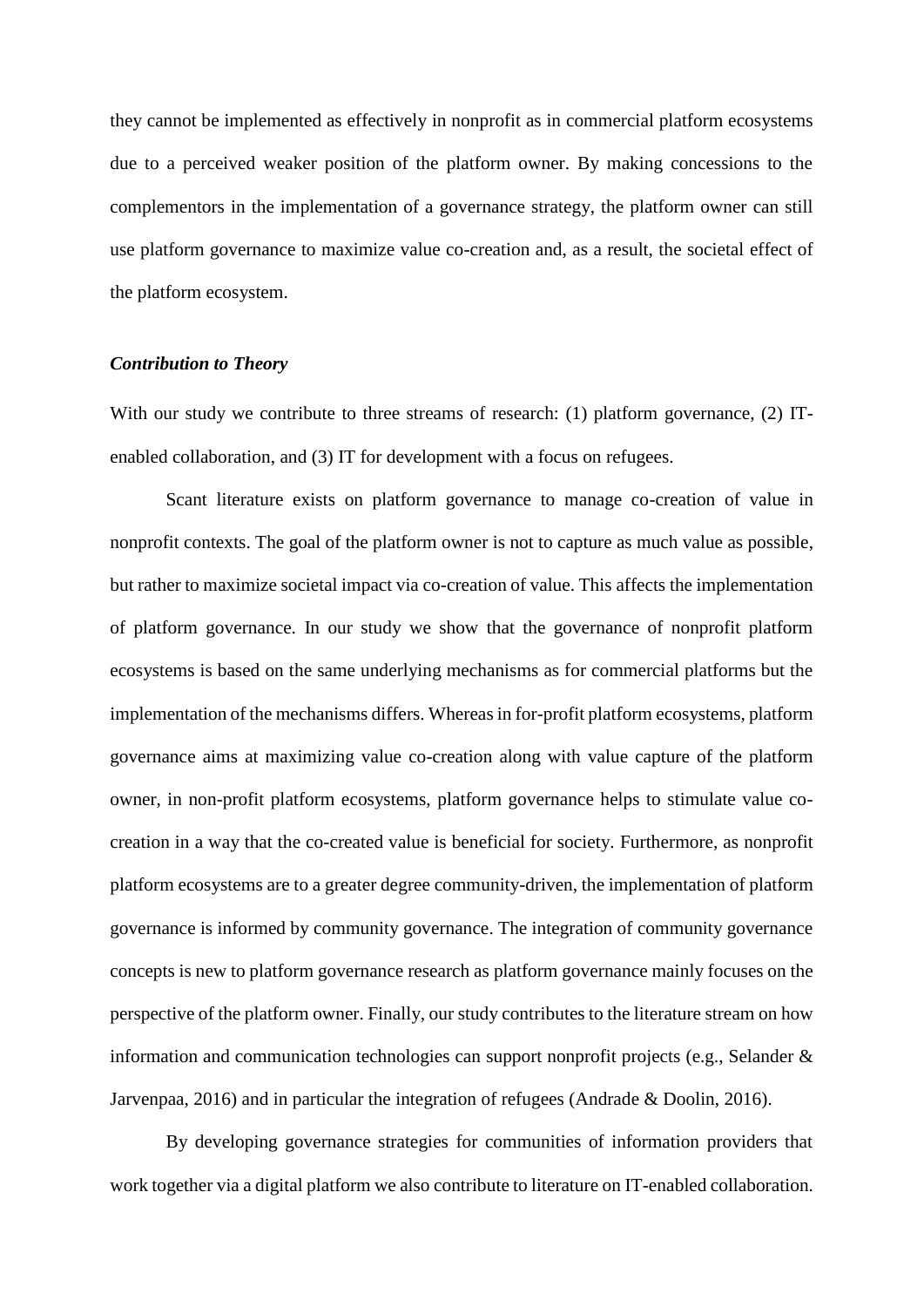Online communities are one way IT enables collaboration among diverse parties as evidenced by knowledge communities (e.g., Wikipedia) or open source communities (e.g., Linux). There are both online communities with a dedicated commercial purpose, such as idea platforms created by companies (Blohm, Bretschneider, Leimeister, & Krcmar, 2011), and nonprofit online communities, such as Wikipedia and most open source projects (Teixeira & Lin). While companies that run commercial communities can grant monetary incentives to govern collaboration within the community, governance in nonprofit communities is more difficult. Although O'Mahony and Ferrarro (2007) and Shah (2006) analyze this situation for open source projects, we are able to add to their findings for the context of a nonprofit information platform. In particular, we show that the design of the IT artefact that enables collaboration is an important factor influencing collaboration. In the case of *INTEGREAT*, the design and usability of the CMS laid the basis for the implementation of community governance mechanisms. Building on the IT artefact, governance mechanisms such as fostering trust can be applied and spark collaboration on the platform (Cheng, Yin, et al., 2016).

Developing and governing a digital platform that supports both information gathering and information seeking is a first step toward understanding the role of information systems in a globalized world challenged with poverty, persecution, and migration swapping in the global North (Heeks, 2008; Qureshi, 2015). Understanding governance mechanisms for nonprofit platforms is a necessary first step to support collaboration between countries, municipalities, volunteers, and refugees to address the information needs of refugees (Andrade & Doolin, 2016). These findings may also inform in a more general way the coordination of social movement organizations in both developing and developed countries (Selander & Jarvenpaa, 2016).

#### *Contribution to Practice and Society*

First, our study directly contributed to the societal impact of the information platform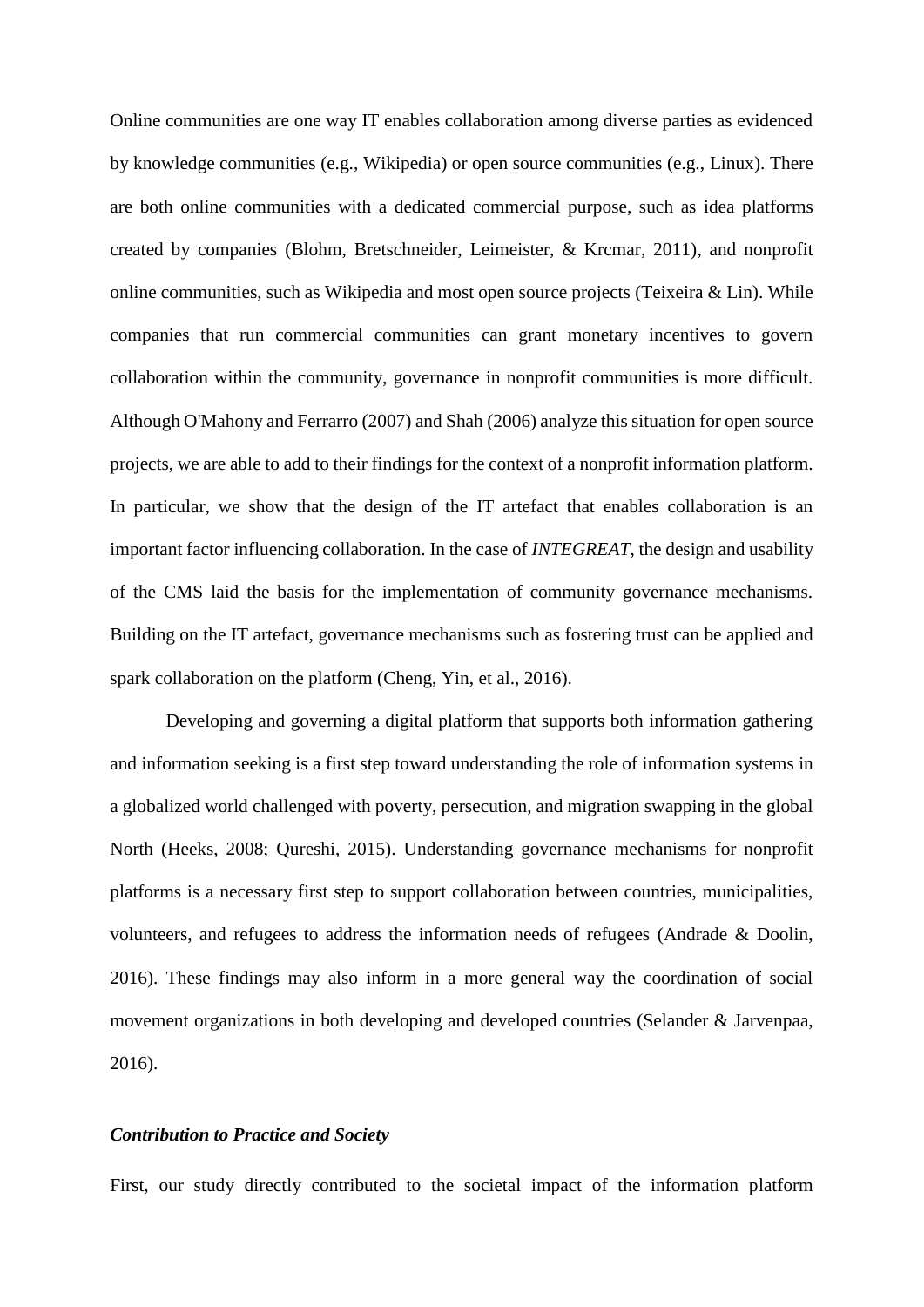ecosystem for refugees *INTEGREAT*. By developing a suitable governance strategy, not only did the ecosystem of information providers grow, but also the number of apps installed reached more than 3,300. Thereby, the information gathered on the platform reached the target group and helped to overcome the information deficit of refugees arriving in Europe. Overall it can be shown that important information needs for refugees (Caidi et al., 2010) can be satisfied with the nonprofit platform solution. Especially the boundaries of cross-cultural communication, a major limiting factor for information sharing (Bajwa, Lewis, Pervan, & Lai, 2014; Caidi et al., 2010), can be addressed by offering multi language support customized to the individual needs of refugees residing in different municipalities. The information platform will not be able to replace face-to-face asylum counseling but it can make counseling more efficient as basic information is already provided on the platform. For example, the possibility to update information directly in the system reduces the effort required to inform individual refugees about relevant changes. The knowledge on platform governance gained from this study will inform the way new features will be developed and maintained by the community. For example, an offline map and a navigation feature is being developed but it will only be useful if the community provides up-to-date point of interests for the users (see also Pflügler, Schreieck, Hernandez, Wiesche, & Krcmar, 2016).

Second, the contribution of our study is applicable to other platform ecosystems that enable co-creation of value in a nonprofit context. In e-government the potential of co-creation of value is underrated (Adeleke & AbdulRahman, 2011; Kuk & Janssen, 2013). Citizen involvement platforms are one example of co-creation of value in e-government that may benefit from insights on the application of governance. Our study provides an overview of the governance mechanisms that need to be considered by platform owners and suggests an adequate implementation of these mechanisms as part of a governance strategy.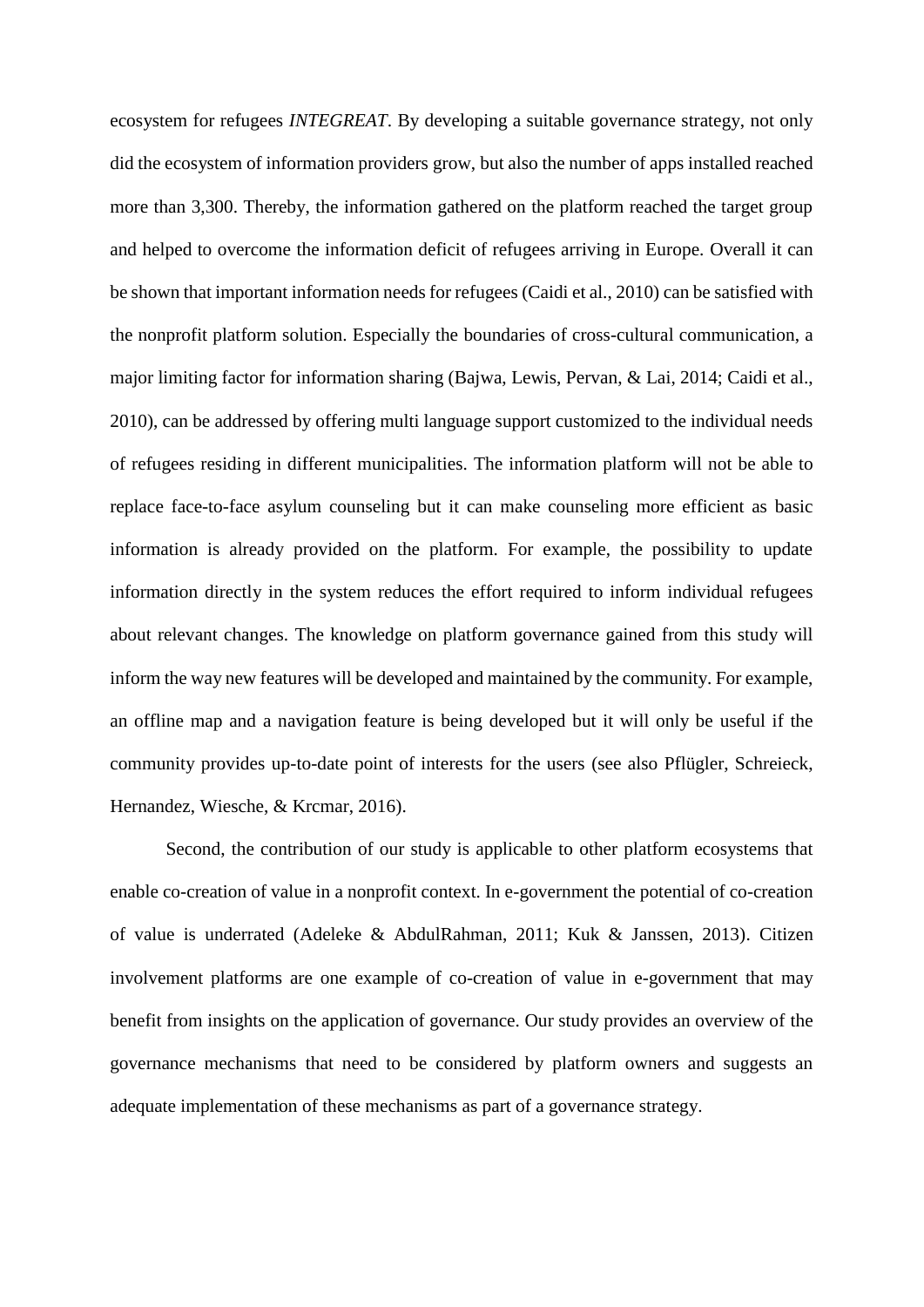Lastly, the concepts we developed on governing nonprofit platforms can be applied to support developing countries by establishing collaboration and knowledge sharing. However, when developing and implementing nonprofit platforms in developing countries, factors such as the technological development of the country, age, education and income of the targeted users, and possibly geographic location (e.g., whether it is more rural or urban territory) need to be taken into consideration (Loudon, 2016).

#### **Conclusion**

In this study we derive a governance strategy for a nonprofit platform ecosystem. By conducting an action research study within the project *INTEGREAT*, an information platform for refugees, we combine governance mechanisms to a suitable governance strategy. Our results push the project *INTEGREAT* forward and thus help to overcome the information deficit that refugees face when they arrive in a host country.

The study thereby contributes to co-creation of value theory in the context of nonprofit platform ecosystems. While the same basic governance mechanisms are relevant to foster cocreation of value, nonprofit platforms cannot rely heavily on a centralized governance structure, strict control, and standardized boundary resources. Instead, the governance structure needs to be carefully balanced and trust is a key component of the governance strategy. Our findings furthermore enhance literature on IT-enabled collaboration in nonprofit communities as we show how decentralized local communities of information providers can efficiently collaborate via a digital content management system.

Our study entails several limitations. First, the scope of our action research study is limited. We analyze one case only as the phenomenon at hand, i.e. information platform ecosystems for refugees. Although the project includes a productive information community used by several communities, it is a relatively small platform ecosystem compared to commercial platform ecosystems. By conducting two cycles of an action research study, we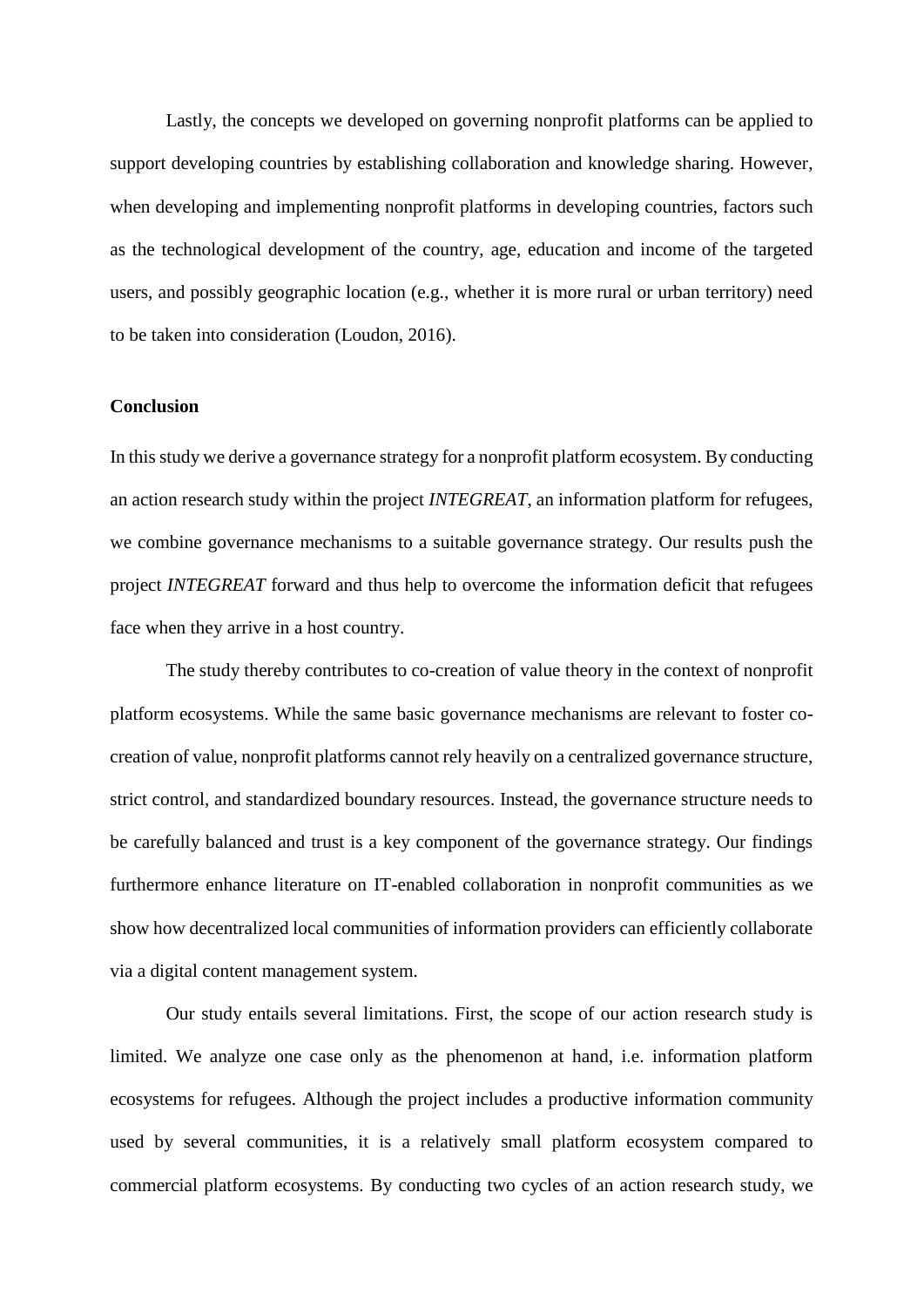obtained in-depth insights into the platform which we compare to current literature on platform governance and IT-enabled collaboration. We therefore believe that the findings of our study are generalizable for nonprofit platforms. Nevertheless, follow-up studies with multiple cases and international NGOs could validate our results, perhaps by applying quantitative methods. Second, as a corollary of conducting an action research study, the active participation of researchers in the project impedes their objectivity. We have addressed this limitation by using adopting triangulation techniques such as interviews, workshops, and surveys to increase the objectivity of our results. Still, traditional case studies could help to minimize methodological bias.

Previous research has showed that collaboration systems also work for developing countries like Tanzania and South Africa (De Vreede, Mgaya, & Qureshi, 2003), so the next step could be testing social platforms in those regions. Another interesting aspect could be the implementation of collaboration aspects like voting features in order to increase the effectiveness and efficiency of the overall platform (Cheng & Yu, 2015). Finally, to better understand the impact of IT for refugees, it could be interesting to analyze the benefit of information platforms. In this context, it would be worthwhile to consider the digital divide (Ahmed, 2007; Norris, 2001) and what measures could be applied to overcome the digital divide for refugees. For example, a series of qualitative interviews with refugees and asylum counselors in municipalities could contribute to deepening our understanding of the value of IT for the social inclusion of refugees.

#### **Acknowledgements**

We thank the German Federal Ministry for Economic Affairs and Energy for funding this research as part of the project 01MD15001D (ExCELL) and the German Federal Ministry of Education and Research for funding through the DAAD Welcome program (project no. 57335466). We thankfully acknowledge the helpful comments of the participants of the AIS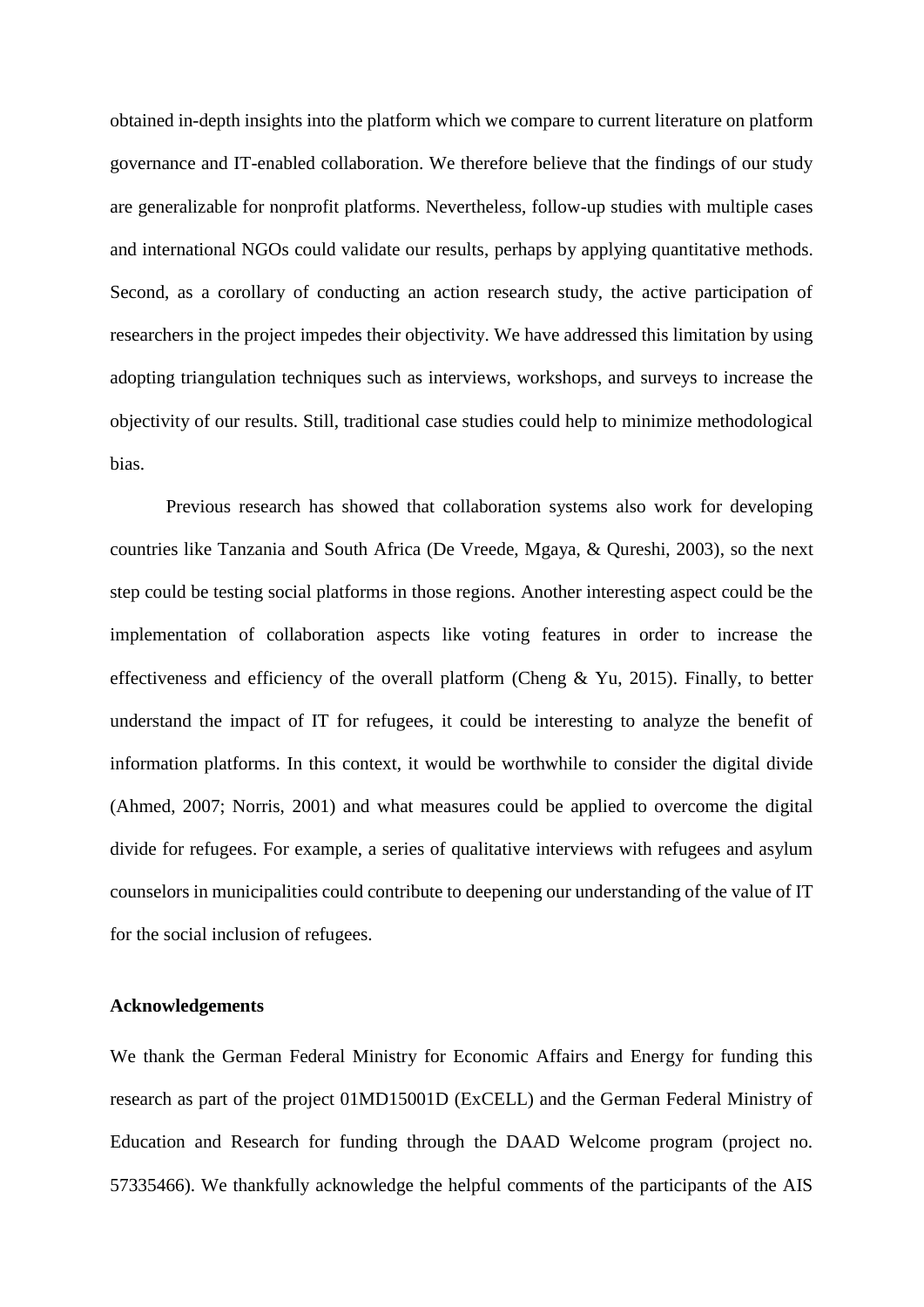SIG GlobDev Ninth Annual Workshop 2016 in Dublin. Finally, we thank the reviewers of the original manuscript for their insightful comments, which helped to improve the paper.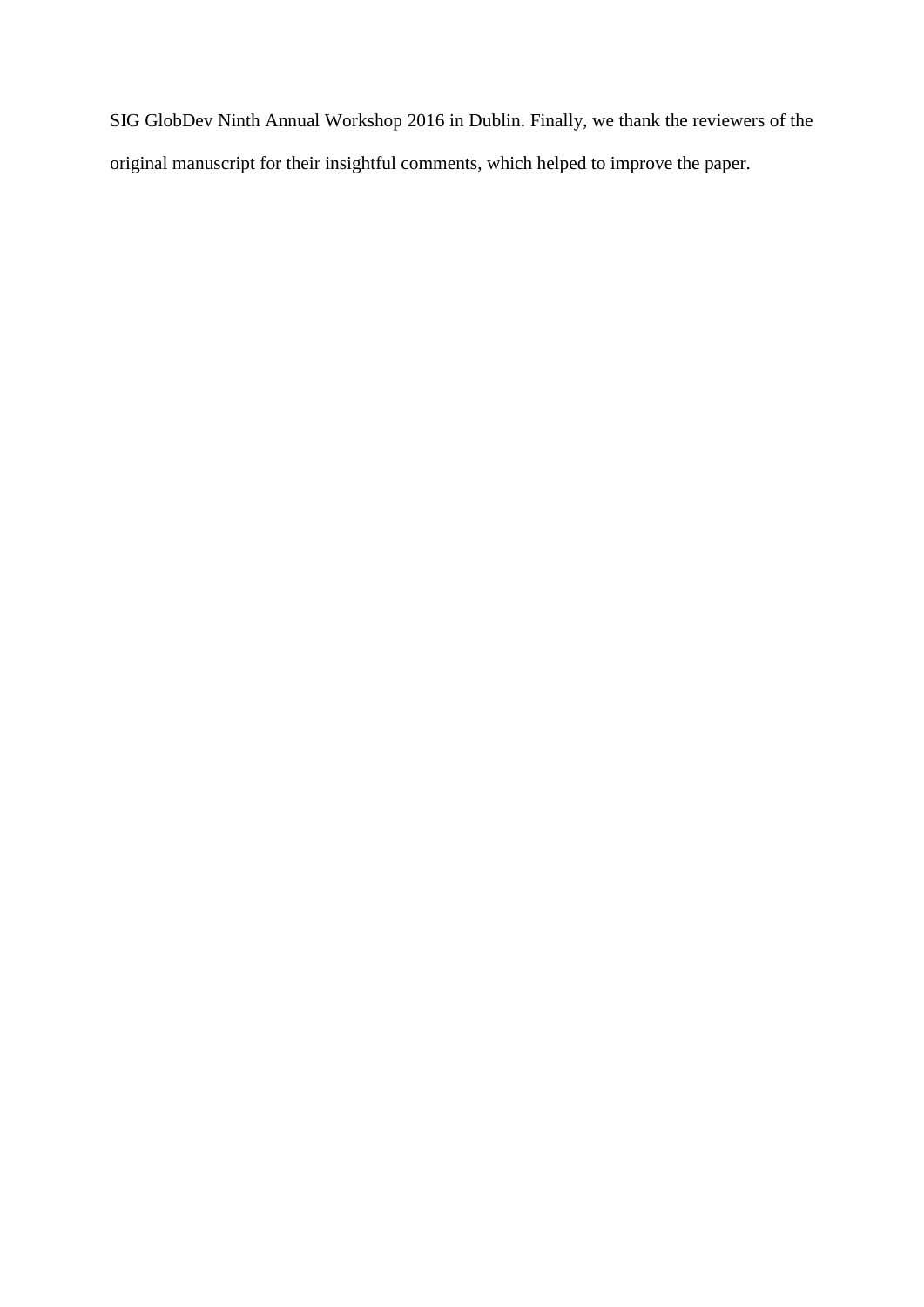## **References**

- Adeleke, I. A., & AbdulRahman, A. (2011). *Co-creation of value: Applying the paradigm to government e-service*. Paper presented at the International Conference on Research and Innovation in Information Systems, Kuala Lumpur, Malaysia.
- Ahmed, A. (2007). Open access towards bridging the digital divide–policies and strategies for developing countries. *Information Technology for Development, 13*(4), 337-361.
- Andrade, A. D., & Doolin, B. (2016). Information and Communication Technology and the Social Inclusion of Refugees. *MIS Quarterly, 40*(2), 405-416.
- Bajwa, D., Lewis, F., Pervan, G., & Lai, V. (2014). E-Collaboration Impacts in Australia and Hong Kong. *Australasian Journal of Information Systems, 18*(2).
- Balta, D., Greger, V., Wolf, P., & Krcmar, H. (2015). *E-government stakeholder analysis and management based on stakeholder interactions and resource dependencies*. Paper presented at the Annual Hawaii International Conference on System Sciences, Manoa, Hawaii, USA.
- Baskerville, R. L., & Wood-Harper, A. T. (1996). A critical perspective on action research as a method for information systems research. *Journal of Information Technology, 11*, 235- 246.
- Bekkers, R. (2003). Trust, Accreditation, and Philanthropy in the Netherlands. *Nonprofit and Voluntary Sector Quarterly, 32*(4), 596-615.
- Benlian, A., Hilkert, D., & Hess, T. (2015). How open is this platform? The meaning and measurement of platform openness from the complementors' perspective. *Journal of Information Technology, 30*(3), 209–228.
- Blohm, I., Bretschneider, U., Leimeister, J. M., & Krcmar, H. (2011). Does collaboration among participants lead to better ideas in IT-based idea competitions? An empirical investigation. *International Journal of Networking and Virtual Organisations, 9*(2), 106- 122.
- Boudreau, K. J. (2010). Open Platform Strategies and Innovation: Granting Access vs. Devolving Control. *Management Science, 56*(10), 1849-1872.
- Brown, H. G., Scott Poole, M., & Rodgers, T. L. (2004). Interpersonal Traits, Complementarity, and Trust in Virtual Collaboration. *Journal of Management Information Systems, 20*(4), 115-137.
- Caidi, N., Allard, D., & Quirke, L. (2010). Information practices of immigrants. *Annual review of information science and technology, 44*(1), 491-531.
- Caillaud, B., & Jullien, B. (2003). Chicken & Egg: Competition among Intermediation Service Providers. *The RAND Journal of Economics, 34*(2), 309-328.
- Cheng, X., Fu, S., & Druckenmiller, D. (2016). Trust Development in Globally Distributed Collaboration: A Case of U.S. and Chinese Mixed Teams. *Journal of Management Information Systems, 33*(4), 978-1007.
- Cheng, X., Nolan, T., & Macaulay, L. (2013). Don't give up the community: a viewpoint of trust development in online collaboration. *Information Technology & People, 26*(3), 298- 318.
- Cheng, X., Yin, G., Azadegan, A., & Kolfschoten, G. (2016). Trust Evolvement in Hybrid Team Collaboration: A Longitudinal Case Study. *Group Decision and Negotiation, 25*(2), 267-288.
- Cheng, X., & Yu, J. (2015). *Designing of a Mobile Collaboration Application for Student Collaborative Group Work: Evidence from China*. Paper presented at the 48th Hawaii International Conference on System Sciences, Manoa, Hawaii, USA.
- Davison, R. M., Martinsons, M. G., & Kock, N. (2004). Principles of canonical action research. *Information Systems Journal, 14*(1), 65-86.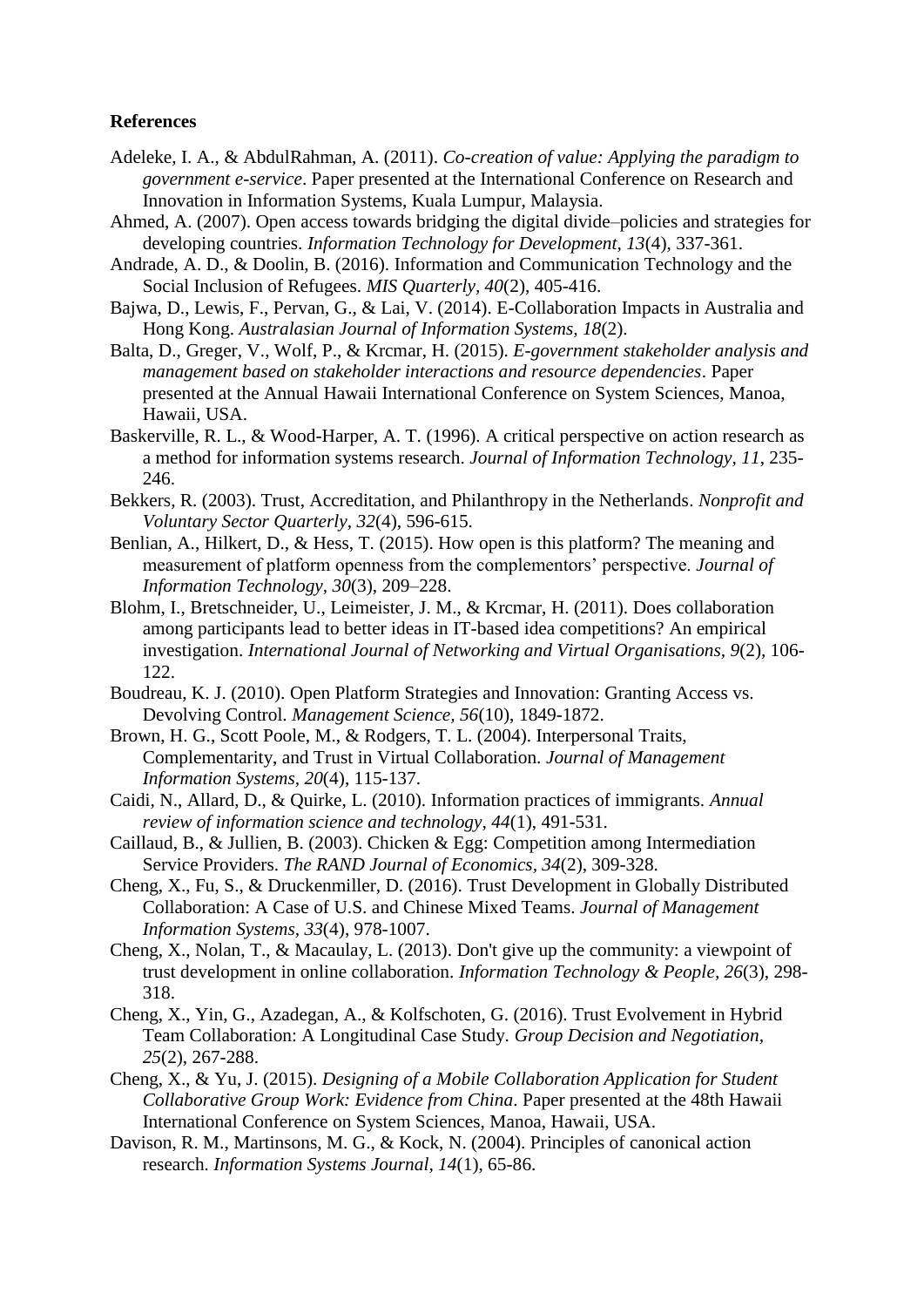- De Laat, P. B. (2007). Governance of open source software: State of the art. *Journal of Management and Governance, 11*(2), 165-177.
- De Vreede, G. J., Mgaya, R. J., & Qureshi, S. (2003). Field experiences with collaboration technology: A comparative study in Tanzania and South Africa. *Information Technology for Development, 10*(3), 201-219.
- Eaton, B. D. (2012). *The Dynamics of Digital Platform Innovation: Unfolding the Paradox of Control and Generativity in Apple's iOS.* (Dissertation), London School of Economics.
- Eaton, B. D. (2015). Distributed Tuning of Boundary Resources: the Case of Apple's iOS Service System. *MIS Quarterly, 39*(1), 217-243.
- Eisenmann, T. R., Parker, G., & Van Alstyne, M. (2009). Opening Platforms: How, When and Why? In A. Gawer (Ed.), *Platforms, Markets and Innovation* (pp. 131-162). Cheltenham, UK: Edward Elgar.
- Eurostat. (2016). Asylum statistics. Retrieved from http://ec.europa.eu/eurostat/statisticsexplained/index.php/Asylum\_statistics
- Evans, D. S., & Schmalensee, R. (2010). Failure to Launch: Critical Mass in Platform Businesses. *Review of Network Economics, 9*(4), 1-25.
- Ezz, I., Papazafeiropoulou, A., & Serrano, A. (2009). Challenges of interorganizational collaboration for information technology adoption: Insights from a governmental financial decision‐making process in Egypt. *Information Technology for Development, 15*(3), 209-223.
- Gawer, A. (2009). Platforms, markets and innovation: An introduction. In A. Gawer (Ed.), *Platforms, markets and innovation* (pp. 1-16). Cheltenham, UK: Edward Elgar.
- Gawer, A., & Cusumano, M. A. (2008). How companies become platform leaders. *MIT Sloan Management Review, 49*(2), 28-35.
- Gawer, A., & Cusumano, M. A. (2013). Industry Platforms and Ecosystem Innovation. *Journal of Product Innovation Management, 31*(3), 417-433.
- Ghazawneh, A., & Henfridsson, O. (2013). Balancing platform control and external contribution in third-party development: The boundary resources model. *Information Systems Journal, 23*(2), 173-192.
- Goldbach, T., & Benlian, A. (2015a). *How Informal Control Modes affect Developers' Trust in a Platform Vendor and Platform Stickiness*. Paper presented at the 12th International Conference on Wirtschaftsinformatik, Osnabrück, Germany.
- Goldbach, T., & Benlian, A. (2015b). *How Social Capital Facilitates Clan Control on Software Platforms to Enhance App- Developers' Performance and Success*. Paper presented at the Thirty Sixth International Conference on Information Systems, Fort Worth, Texas, USA.
- Grover, V., & Kohli, R. (2012). Cocreating IT Value: New Capabilities and Metrics for Multifirm Environments. *MIS Quarterly, 36*(1), 225-232.
- Hatakka, M. (2009). Build it and they will come? Inhibiting factors for reuse of open content in developing countries. *The Electronic Journal of Information Systems in Developing Countries, 37*.
- Heeks, R. (2008). ICT4D 2.0: The next phase of applying ICT for international development. *Computer, 41*(6), 26-33.
- Hein, A., Schreieck, M., Wiesche, M., & Krcmar, H. (2016). *Multiple-Case Analysis on Governance Mechanisms of Multi-Sided Platforms*. Paper presented at the Multikonferenz Wirtschaftsinformatik, Ilmenau, Germany.
- Hurni, T., & Huber, T. (2014). *The Interplay of Power and Trust in Platform Ecosystems of the Enterprise Application Software Industry*. Paper presented at the Twenty Second European Conference on Information Systems, Tel Aviv, Israel.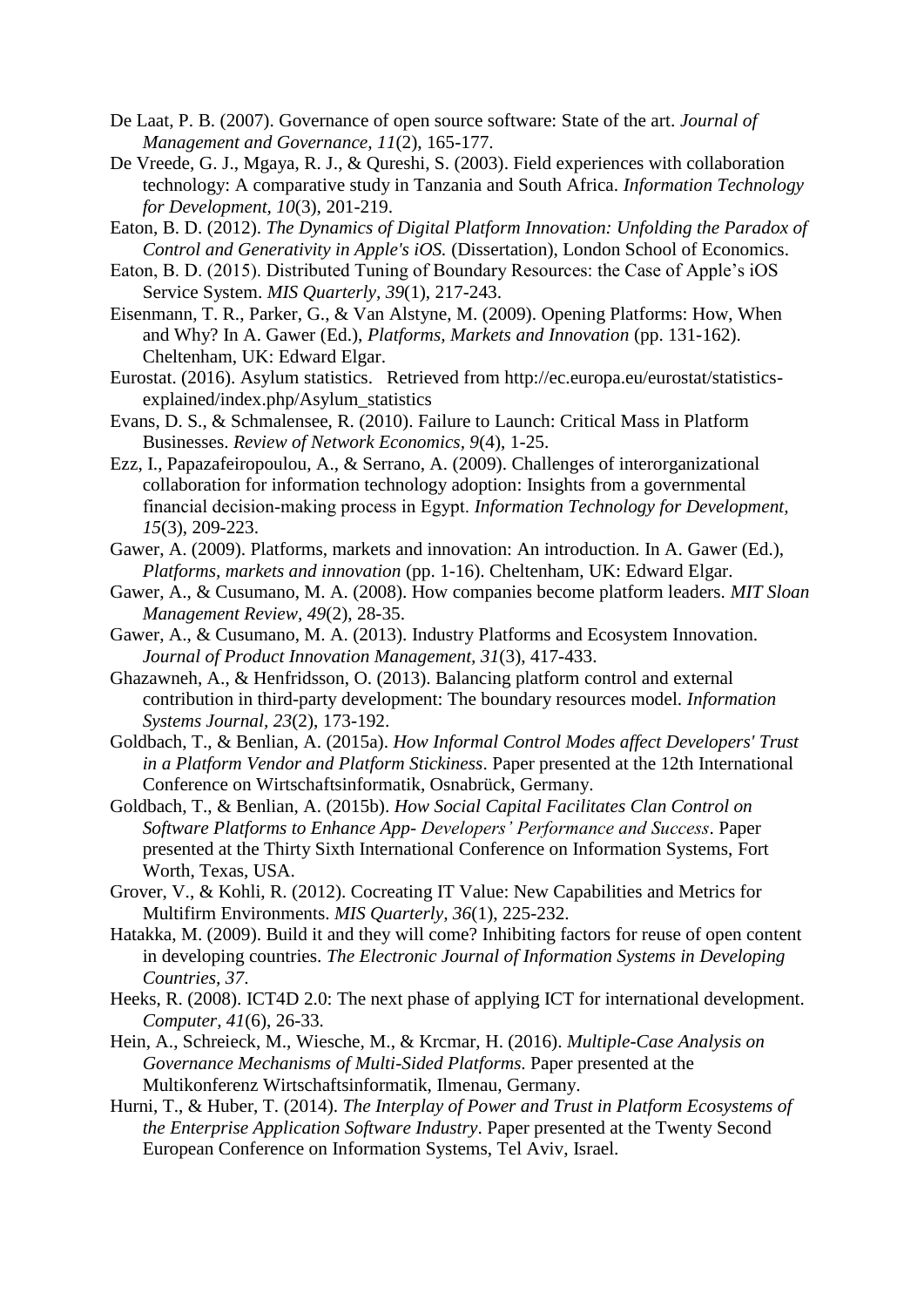Jansen, S., Brinkkemper, S., & Finkelstein, A. (2009). *Business network management as a survival strategy: A tale of two software ecosystems*. Paper presented at the First Workshop on Software Ecosystems, Falls Church, Virginia, USA.

- Koh, T. K., & Fichman, M. (2012). Multihoming Users' Preferences for Two-Sided Exchange Networks. *MIS Quarterly, 2*(3), 977-996.
- Kuk, G., & Janssen, M. (2013). Assembling infrastructures and business models for service design and innovation. *Information Systems Journal, 23*(5), 445-469.
- Leonardi, P. M. (2014). Social Media, Knowledge Sharing, and Innovation: Toward a Theory of Communication Visibility. *Information Systems Research, 25*(4), 796-816.
- Lin, M., Li, S., & Whinston, A. B. (2011). Innovation and Price Competition in a Two-Sided Market. *Journal of Management Information Systems, 28*(2), 171-202.
- Liu, C. Z., Au, Y. A., & Choi, H. S. (2014). Effects of Freemium Strategy in the Mobile App Market: An Empirical Study of Google Play. *Journal of Management Information Systems, 31*(3), 1-17.
- Loudon, M. (2016). A Platform Studies Approach to the Role of Technology in the ICTD Ecosystem: The SMS in m4d Interventions. *Information Technology for Development, 22*(sup1), 7-25.
- Loudon, M., & Rivett, U. (2014). Enacting Openness in ICT4D Research. In M. L. Smith & K. M. A. Reilly (Eds.), *Open Development: Networked Innovations in International Development* (pp. 53-78). Cambridge, Massachusetts: The MIT Press.
- Lusch, R. F., & Nambisan, S. (2015). Service Innovation: A Service-Dominant-Logic perspective. *MIS Quarterly, 39*(1), 155-175.
- Manner, J., Nienaber, D., & Schermann, M. (2013). *Six Principles for Governing Mobile Platforms*. Paper presented at the 11th International Conference on Wirtschaftsinformatik, Leipzig, Germany.
- Markus, M. L. (2007). The governance of free/open source software projects: Monolithic, multidimensional, or configurational? *Journal of Management and Governance, 11*(2), 151-163.
- Mathiassen, L. (2002). Collaborative Practice Research. *Scandinavian Journal of Information Systems, 14*, 57-73.
- McKinney, E. H., & Yoos, C. J. (2016). Information About Information: A Taxonomy of Views. *MIS Quarterly, 34*(2), 329-344.
- Nambisan, S. (2013). Information Technology and Product/Service Innovation: A Brief Assessment and Some Suggestions for Future Research. *Journal of the Association for Information Systems, 14*(4), 215-226.
- Norris, P. (2001). *Digital divide: Civic engagement, information poverty, and the Internet worldwide.* Cambridge: Cambridge University Press.
- O'Mahony, S., & Ferrarro, F. (2007). The Emergence of Governance in an Open Source Community. *Academy of Management Journal, 50*(5), 1079-1106.
- O'Malley, J. (2015). Surprised that Syrian refugees have smartphones? Sorry to break this to you, but you're an idiot. Retrieved from http://www.independent.co.uk/voices/ comment/surprised-that-syrian-refugees-have-smartphones-well-sorry-to-break-this-toyou-but-youre-an-idiot-10489719.html
- Pan, S. L., Pan, G., & Leidner, D. E. (2012). Crisis Response Information Networks. *Journal of the Association for Information Systems, 13*(1), 31-56.
- Pflügler, C., Schreieck, M., Hernandez, G., Wiesche, M., & Krcmar, H. (2016). A Concept for the Architecture of an Open Platform for Modular Mobility Services in the Smart City. *Transportation Research Procedia, 19*, 199-206.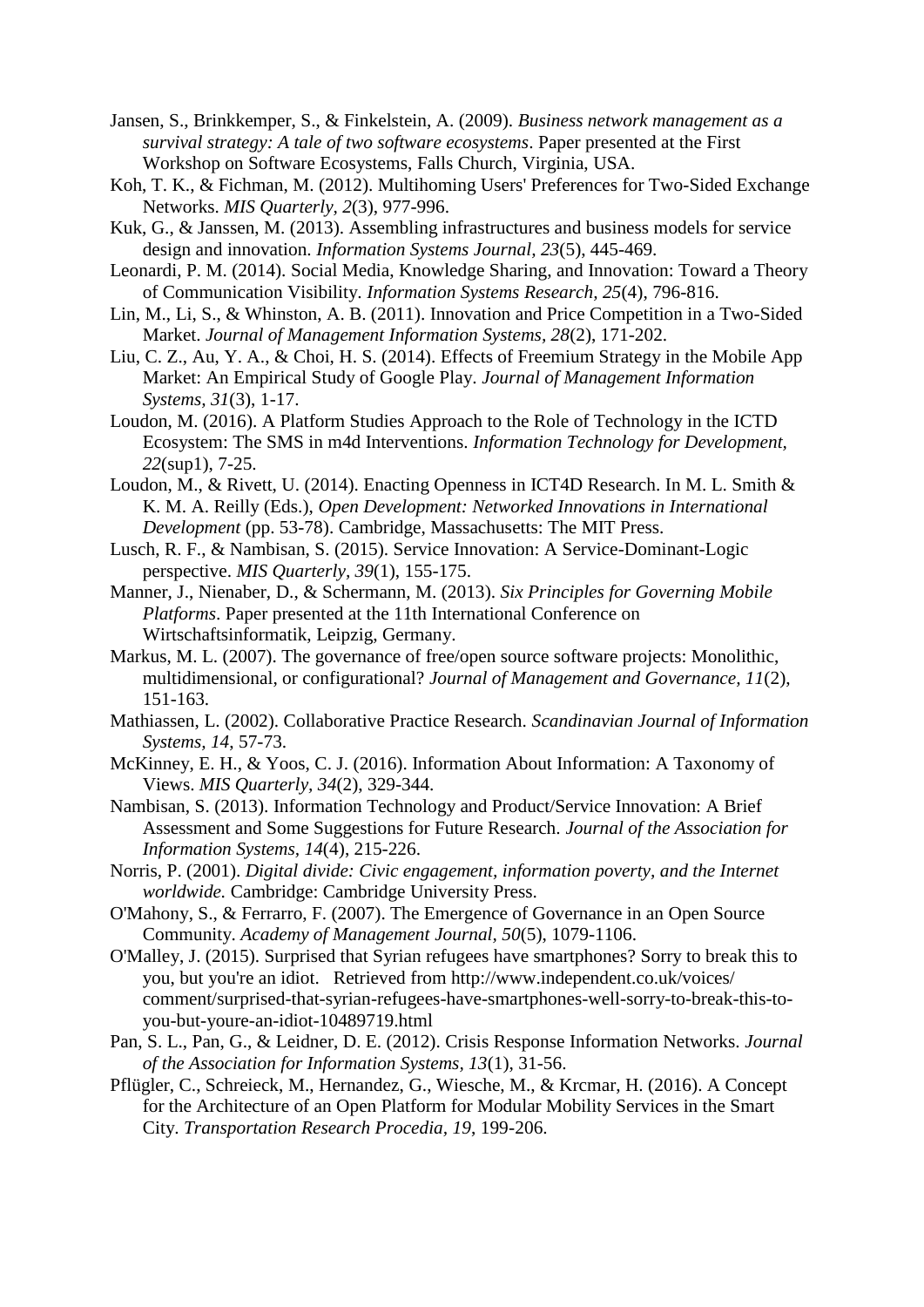- Qayyum, M. A., Thompson, K. M., Kennan, M. A., & Lloyd, A. (2015). The provision and sharing of information between service providers and settling refugees. *Information Research, 19*(2), 1-23.
- Qureshi, S. (2015). Are we making a better world with information and communication technology for development (ICT4D) research? Findings from the field and theory building. *Information Technology for Development, 21*(4), 511-522.
- Sagers, G. (2004). *The Influence of Network Governance Factors on Success in Open Source Software Development Projects*. Paper presented at the Twenty-Fifth International Conference on Information Systems, Charlottesville, Virginia, USA.
- Schreieck, M., Hakes, C., Wiesche, M., & Krcmar, H. (2017). *Governing Platforms in the Internet of Things*. Paper presented at the International Conference on Software Business, Essen, Germany.
- Schreieck, M., & Wiesche, M. (2017). *How Established Companies Leverage IT Platforms for Value Co-Creation – Insights from Banking*. Paper presented at the Twenty-Fifth European Conference on Information Systems (ECIS), Guimarães, Portugal.
- Schreieck, M., Wiesche, M., Hein, A., & Krcmar, H. (2016). *Governance of nonprofit platforms – Onboarding mechanisms for a refugee information platform*. Paper presented at the SIG GlobDev Ninth Annual Workshop, Dublin, Ireland.
- Schreieck, M., Wiesche, M., & Krcmar, H. (2016). *Design and Governance of Platform Ecosystems - Key Concepts and Issues for Future Research*. Paper presented at the Twenty-Fourth European Conference on Information Systems (ECIS), Istanbul, Turkey.
- Schreieck, M., Zitzelsberger, J., Siepe, S., Wiesche, M., & Krcmar, H. (2017). *Supporting Refugees in Every Day Life – Intercultural Design Evaluation of an Application for Local Information*. Paper presented at the Twenty First Pacific Asia Conference on Information Systems, Langkawi, Malaysia.
- Schwarz, A., & Hirschheim, R. (2003). An extended platform logic perspective of IT governance: Managing perceptions and activities of IT. *Journal of Strategic Information Systems, 12*(2), 129-166.
- Selander, L., & Jarvenpaa, S. L. (2016). Digital Action Repertoires and Transforming a Social Movement Organization. *MIS Quarterly, 40*(2), 331-352.
- Shah, S. K. (2006). Motivation, Governance, and the Viability of Hybrid Forms in Open Source Software Development. *Management Science, 52*(7), 1000-1014.
- Susman, G. I., Evered, R. D., Susman, G., & Evered, R. D. (2012). An Assessment of the Scientific Merits of Action Research. *Administrative Science Quarterly, 23*(4), 582-603.
- Teixeira, J., & Lin, T. *Collaboration in the open-source arena : The WebKit case*. Paper presented at the 52nd ACM Conference on Computers and People Research, Singapore.
- Tiwana, A. (2014). *Platform Ecosystems: Aligning Architecture, Governance, and Strategy*. Burlington, Massachusetts: Morgan Kaufmann.
- Tiwana, A., Konsynski, B., & Bush, A. A. (2010). Platform evolution: Coevolution of platform architecture, governance, and environmental dynamics. *Information Systems Research, 21*(4), 675-687.
- UNHCR. (2015). *Mid-Year Trends 2015*. Retrieved from http://www.unhcr.org/statistics/unhcrstats/56701b969/mid-year-trends-june-2015.html
- WordPress. (2016). WordPress is web software you can use to create a beautiful website, blog, or app. Retrieved from https://wordpress.org/
- Yin, R. K. (2009). *Case Study Research - Design and Methods* (4th ed.): SAGE Publications.
- Ziegler, M. (2001). Improving Practice Through Action Research. *Adult Learning, 12*, 3-4.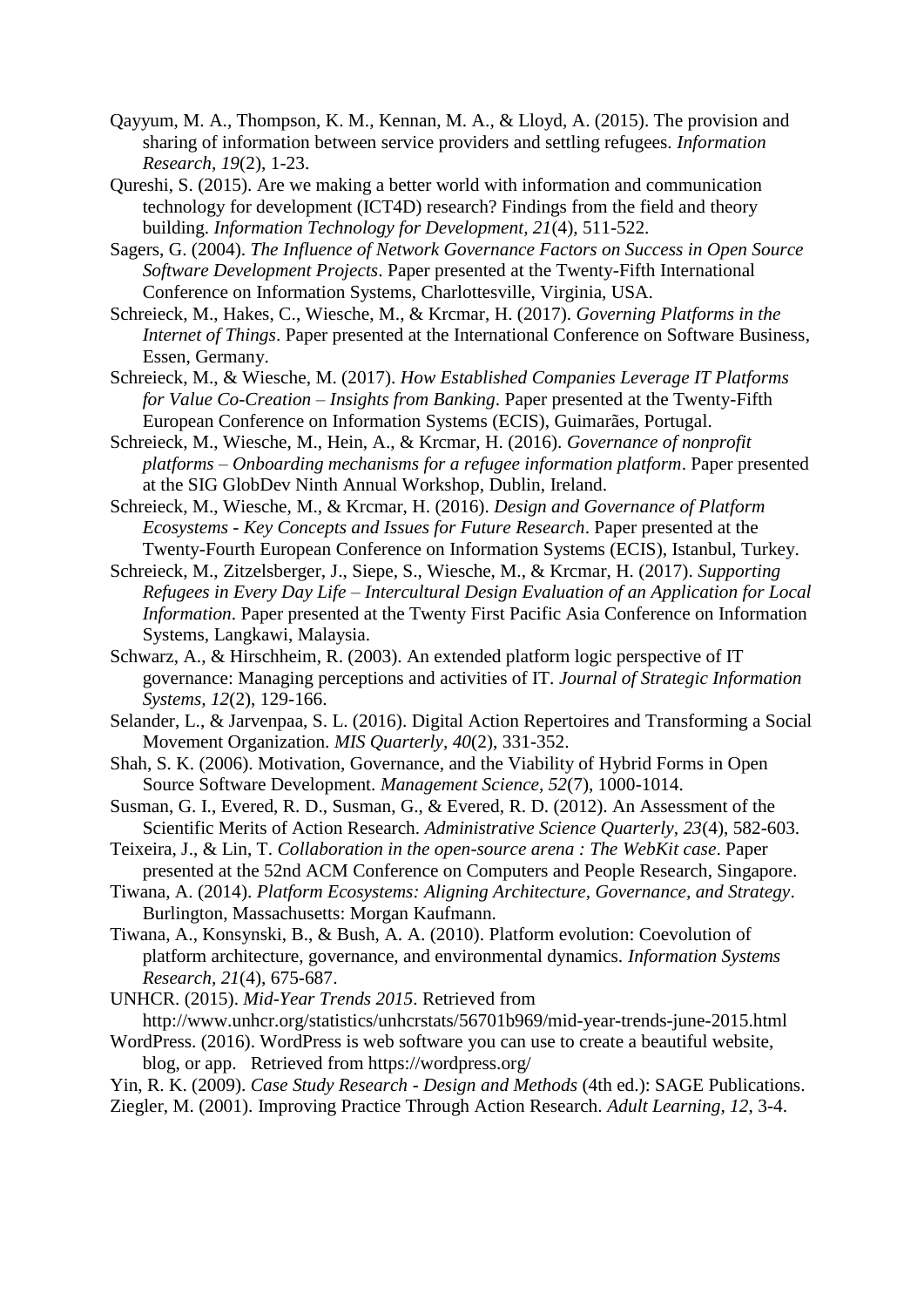# **Appendix**

Table A.1. Evaluation of the five principles of action research studies by Davison et al. (2004).

| Principle                                                           | <b>Description</b>                                                                                                                                                                                                                             | <b>Evaluation</b>                                                                                                                                                                                                                                                                                                                                                |
|---------------------------------------------------------------------|------------------------------------------------------------------------------------------------------------------------------------------------------------------------------------------------------------------------------------------------|------------------------------------------------------------------------------------------------------------------------------------------------------------------------------------------------------------------------------------------------------------------------------------------------------------------------------------------------------------------|
| Principle of the<br>Researcher-<br><b>Client Agreement</b>          | This principle ensures that<br>researchers and clients (i.e.<br>the practitioners) agree on<br>conducting an action research<br>study and on a common goal.                                                                                    | Researcher and practitioners agreed<br>that a cyclical action research<br>approach was suitable due to the<br>criticality of the situation. The<br>project goal and project<br>responsibility were specified<br>explicitly.                                                                                                                                      |
| <b>Principle of the</b><br><b>Cyclical Process</b><br><b>Model</b>  | This principle fosters an<br>action research study's rigor<br>by ensuring that all five<br>phases of an action research<br>process are conducted<br>systematically.                                                                            | As described in the results section,<br>our study comprised two action<br>research cycles following Susman et<br>al. (2012).                                                                                                                                                                                                                                     |
| <b>Principle of</b><br><b>Theory</b>                                | An action research study has<br>to be linked to existing theory<br>in order to be of scientific<br>relevance.                                                                                                                                  | Our study builds on and contributes<br>to literature on co-creation of value<br>through platform ecosystems as well<br>as to literature on IT-enabled<br>collaboration.                                                                                                                                                                                          |
| <b>Principle of</b><br><b>Change through</b><br><b>Action</b>       | This principle ensures that<br>actions are taken within the<br>scope of the action research<br>study that contribute to<br>solving the diagnosed<br>problem.                                                                                   | In our study, we implemented<br>governance mechanisms to derive a<br>suitable governance strategy for an<br>information platform ecosystem. The<br>effects of these actions were<br>documented and evaluated based on<br>performance indicators of the<br>platform as well as insights from<br>interviews, workshops, and surveys<br>with information providers. |
| <b>Principle of</b><br><b>Learning through</b><br><b>Reflection</b> | To ensure an action research<br>study's relevance, this<br>principle highlights that<br>insights gained from the<br>specific case need to be<br>generalized in order to be<br>applicable in other contexts<br>as part of a reflection process. | In our study, researchers and clients<br>together discussed the learnings<br>based on the evaluated results. By<br>linking these insights to the theory of<br>co-creation of value in platform<br>ecosystems in the discussion section,<br>we generalize the findings of our<br>study.                                                                           |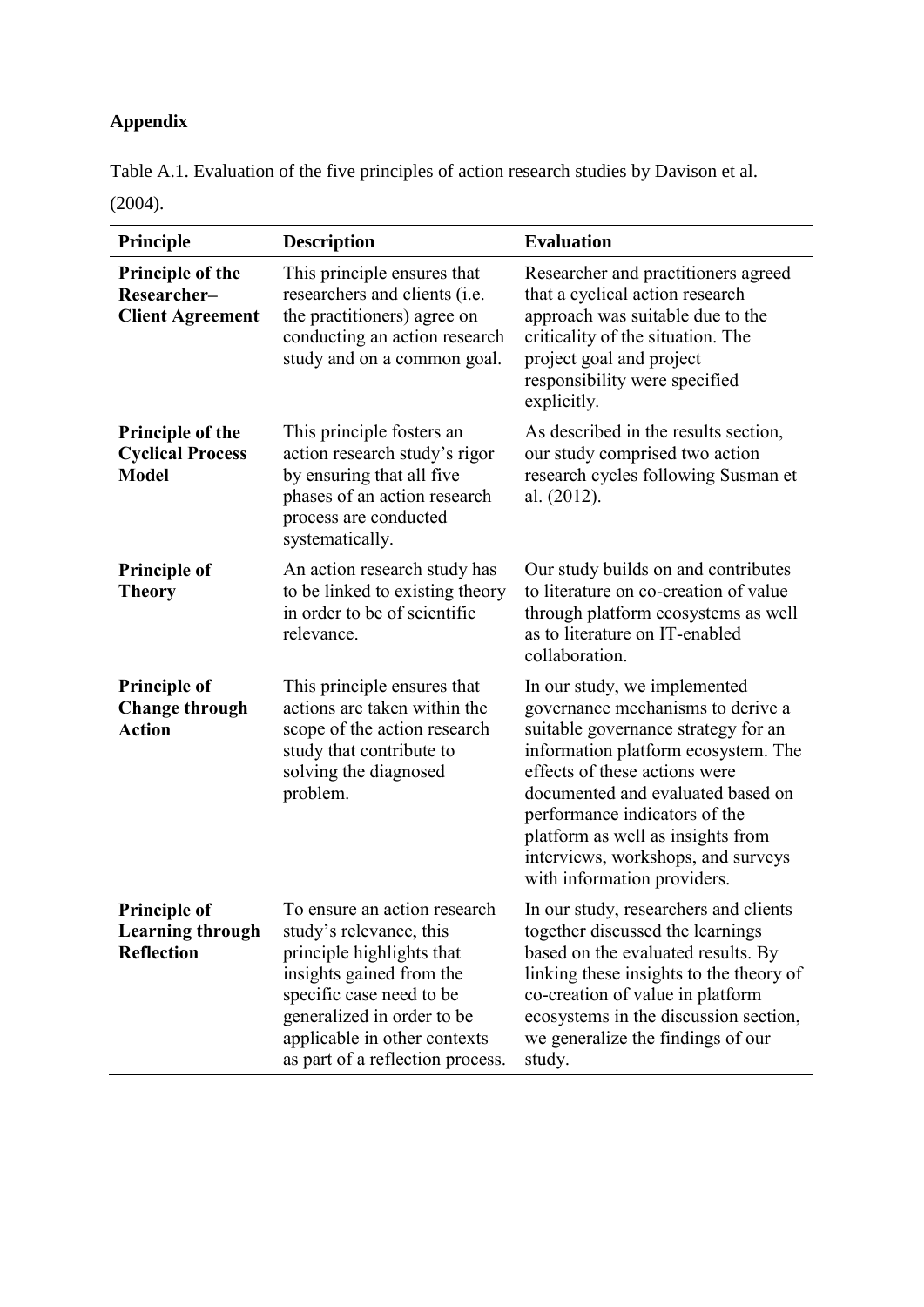## **Tables and Figures from Body**

| <b>Mechanisms</b>                 | <b>Platform governance</b>                                                                 | <b>Community governance</b>                                                                                                   |
|-----------------------------------|--------------------------------------------------------------------------------------------|-------------------------------------------------------------------------------------------------------------------------------|
| Governance<br>structure           | • Centralized vs. decentralized<br>• Distribution of decision rights<br>• Ownership status | • Autocracy/democracy<br>• Chartering rules<br>• Ownership of assets<br>• Division of roles, delegation of<br>decision-making |
| <b>Accessibility</b><br>& control | $\bullet$ Openness<br>• Control mechanisms                                                 | • Software development process<br>• Formalization<br>• Modularization                                                         |
| Trust                             | • Trust building<br>• Minimization of perceived risk                                       | • Conflict resolution                                                                                                         |
| <b>Boundary</b><br>resources      | • Resources and documentation<br>• Transparency                                            | • Training and indoctrination<br>• Use of information and tools<br>• Community management                                     |

<span id="page-34-0"></span>Table 1. Mechanisms of platform and community governance.

## <span id="page-34-1"></span>Table 2. Sources of qualitative insights.

| ID             | <b>Type</b> | <b>Participants</b>                                                                                                                                                                                 | <b>Date</b>           |
|----------------|-------------|-----------------------------------------------------------------------------------------------------------------------------------------------------------------------------------------------------|-----------------------|
| $W_1$          | Workshop    | • Three employees of the social office of a German<br>municipality considering introducing INTEGREAT<br>• Three members of the <i>INTEGREAT</i> project team                                        | October 21,<br>2015   |
| I <sub>1</sub> | Interview   | • Chairperson of a nonprofit association. She led<br>the introduction of <i>INTEGREAT</i> in a German<br>municipality.<br>• One member of the <i>INTEGREAT</i> project team                         | January 11,<br>2016   |
| $S_1$          | Survey      | • Survey among 15 refugees in Germany who<br>tested the <i>INTEGREAT</i> mobile app                                                                                                                 | February 2016         |
| W 2            | Workshop    | • Regional coordinator for refugee initiatives<br>• Member of nonprofit organization that supports<br>disadvantaged people throughout Germany<br>• Two members of the <i>INTEGREAT</i> project team | February 12,<br>2016  |
| $W_3$          | Workshop    | • Several members of the government of a German<br>municipality<br>• Several refugees hosted by the municipality<br>• Two members of the <i>INTEGREAT</i> project team                              | September 22,<br>2016 |
| S <sub>2</sub> | Survey      | · Feedback survey among information providers<br>with 39 participants                                                                                                                               | December<br>2016      |

<span id="page-34-2"></span>Table 3. Governance strategy "Onboarding" in the first action research cycle.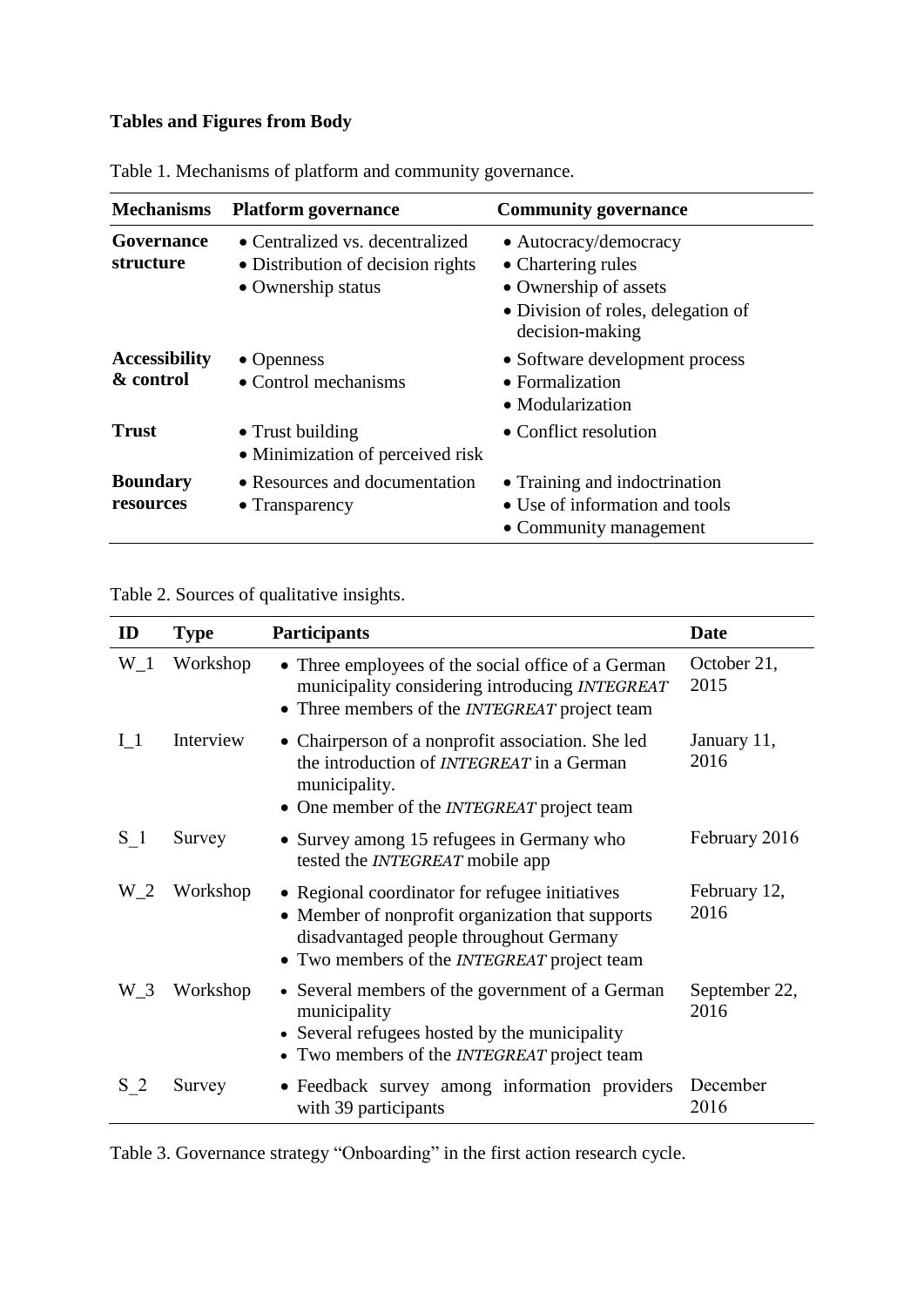| <b>Mechanisms Description</b> |                                                                                                                                              | <b>Actions taken</b>                                                                                                                                                     |
|-------------------------------|----------------------------------------------------------------------------------------------------------------------------------------------|--------------------------------------------------------------------------------------------------------------------------------------------------------------------------|
| structure                     | <b>Governance</b> Decentralized governance in<br>order to incentivize<br>volunteers and to handle<br>decentralized information<br>structure. | • Direct access for content providers to the<br>content management system (CMS)<br>• Decisions on information and information<br>structure made by information providers |
| & control                     | <b>Accessibility</b> Open platform with free<br>access for information<br>providers.                                                         | $\bullet$ Intuitive CMS<br>• No dedicated quality control of information                                                                                                 |
| Trust                         | Build trust in sustainability of<br>the project.                                                                                             | • Partnering with established initiative<br>• Official support of the project by universities                                                                            |
| <b>Boundary</b><br>resources  | Resources distributed by team<br>members on an individual<br>basis.                                                                          | • Individual counseling for information<br>providers                                                                                                                     |

<span id="page-35-0"></span>Table 4. Governance strategy "Sustainable Onboarding" in the second action research cycle.

| <b>Mechanisms Description</b> |                                                                  | <b>Actions taken</b>                                                                                                                                                     |
|-------------------------------|------------------------------------------------------------------|--------------------------------------------------------------------------------------------------------------------------------------------------------------------------|
| structure                     | <b>Governance</b> Elements of a more<br>centralized governance.  | • "Corporate identity" but possibility of local<br>stand-alone app<br>$\bullet$ 6+2 structure of content with general content<br>prefilled                               |
| & control                     | <b>Accessibility</b> Introduction of pragmatic<br>input control. | • Structured onboarding process for content<br>providers<br>• Quality check for information                                                                              |
| <b>Trust</b>                  | Strengthen trust in<br>sustainability of the project.            | • Foundation of a nonprofit association<br>• Open sourcing of code and content                                                                                           |
| <b>Boundary</b><br>resources  | Focus of intangible but<br>effective boundary resources.         | • Dedicated community manager<br>• Conferences for content providers<br>• Slack as tool for communication in a<br>decentralized project setting<br>• Translation support |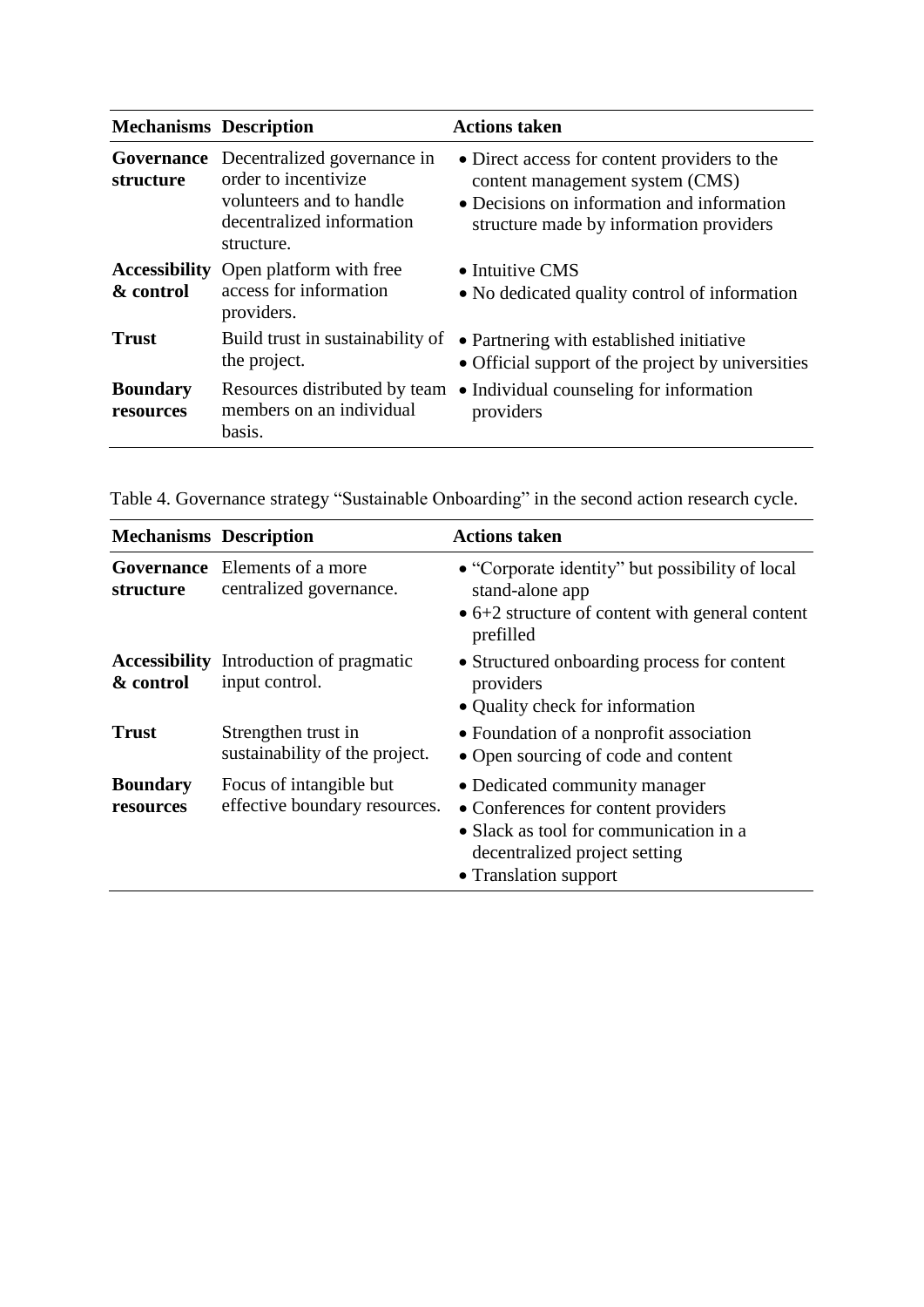|                                   | <b>Mechanisms</b> Commercial platform ecosystems                                      | Nonprofit platform ecosystems                                                                                          |
|-----------------------------------|---------------------------------------------------------------------------------------|------------------------------------------------------------------------------------------------------------------------|
| Governance<br>structure           | • Balance centralization against shared<br>pricing                                    | • Balance centralization against<br>chartering and representation                                                      |
| <b>Accessibility</b><br>& control | • Centralized, formal control<br>• Legitimation by ownership and<br>market power      | • Decentralized, informal control<br>( <i>i.e.</i> clan control)<br>• Legitimation by expertise                        |
| <b>Trust</b>                      | • Trust in platform technology and<br>owner<br>• Focus on reliability and continuance | • Trust in platform technology and<br>owner<br>• Trust in complementor community<br>• Focus on shared norms and values |
| <b>Boundary</b><br>resources      | • Standardized boundary resources<br>• Focus on documentation and tools               | • Individual boundary resources<br>• Focus on community management                                                     |

<span id="page-36-0"></span>Table 5. Platform governance in commercial and nonprofit platform ecosystems.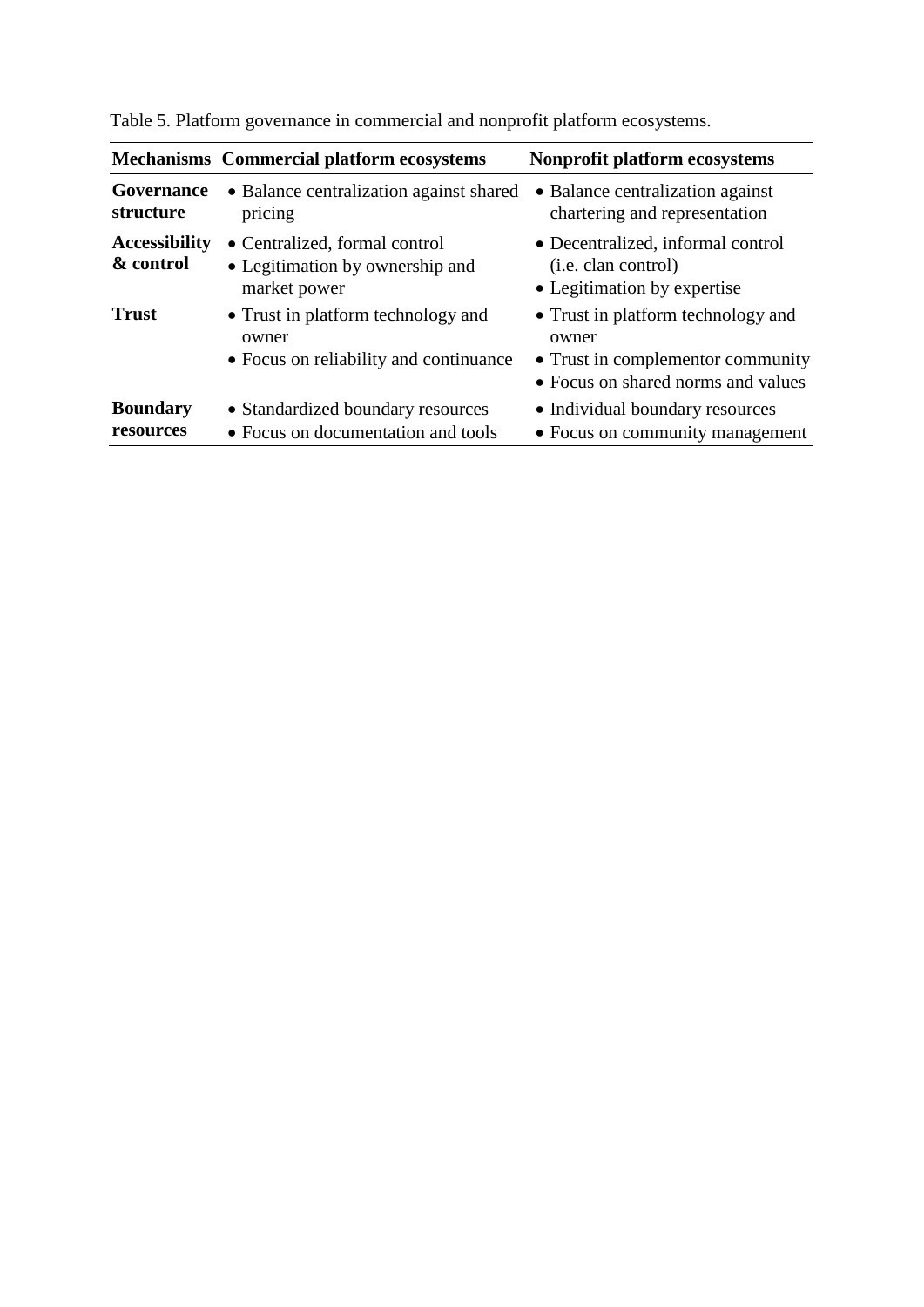

<span id="page-37-0"></span>Figure 1. Heterogeneous information ecosystem for refugees.



<span id="page-37-1"></span>Figure 2: Exemplary screenshots of the INTEGREAT mobile app (from left to right: location selection, main categories, and subcategories; source: Tür an Tür Digital Factory gGmbH, 2017)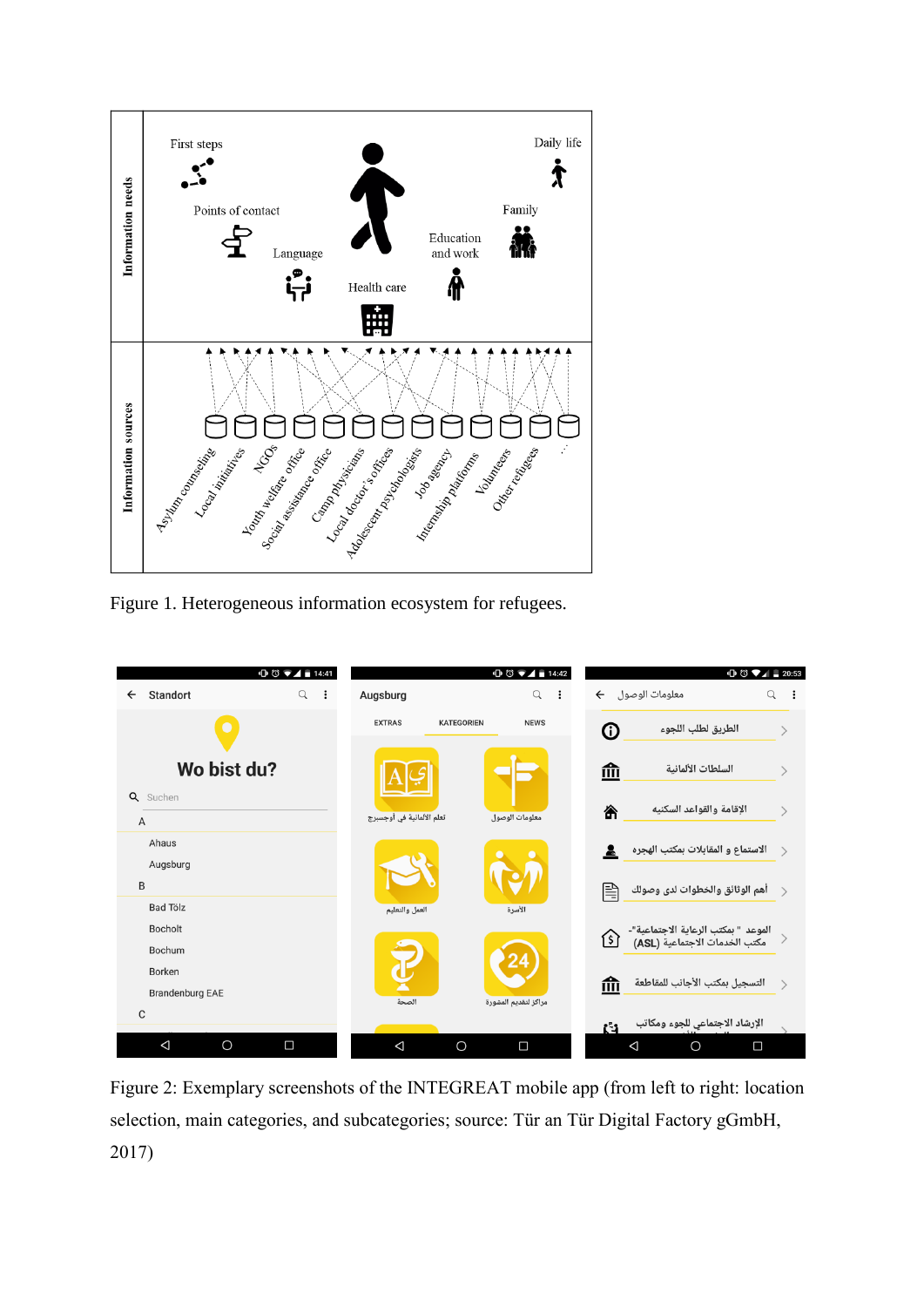

<span id="page-38-0"></span>Figure 3. System architecture.